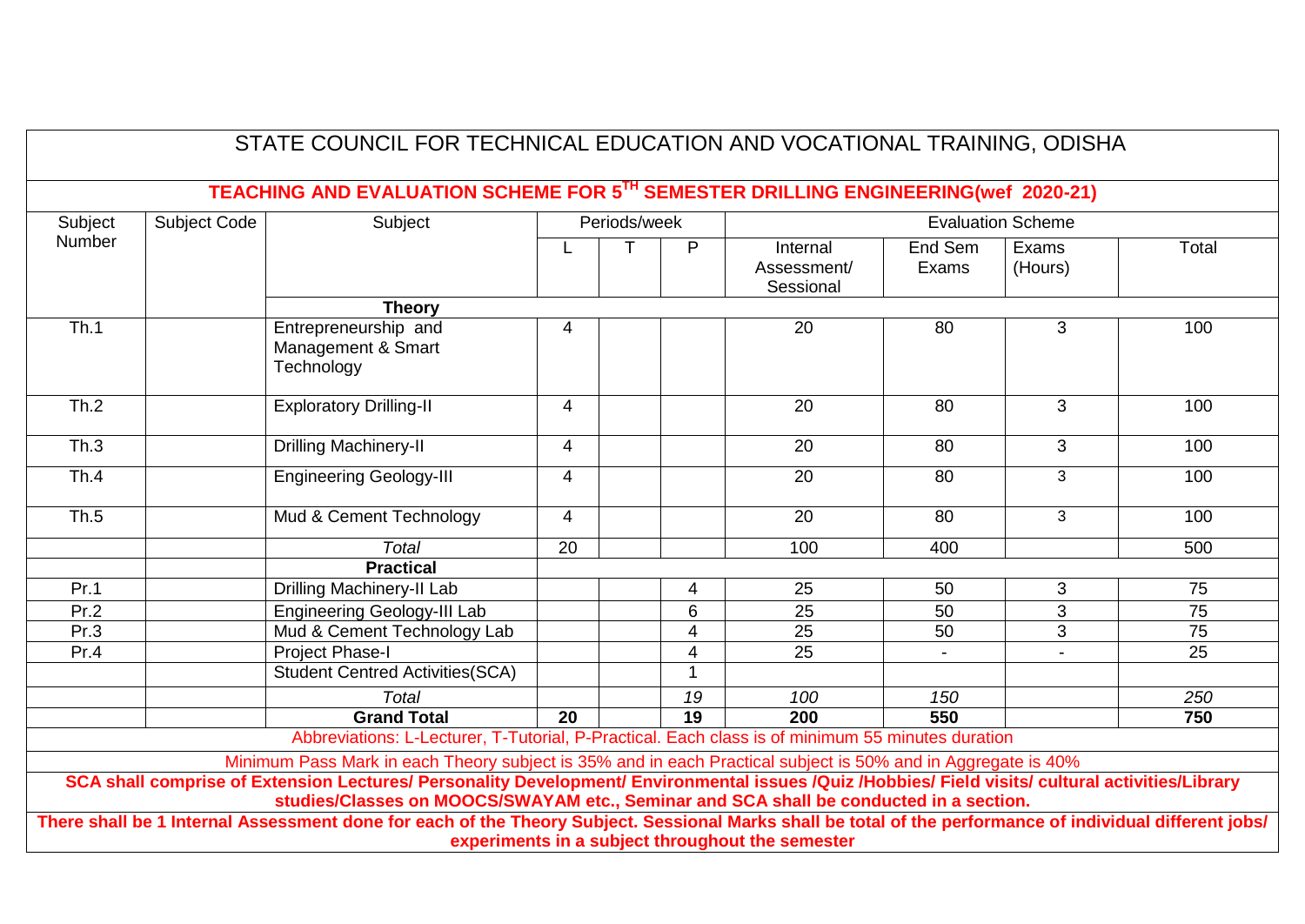# **CURRICULLUM OF 5TH SEMESTER FOR DIPLOMA IN DRILLING ENGINEERING**

# **(EFFECTIVE FROM 2020-21 SESSIONS)**



**STATE COUNCIL FOR TECHNICAL EDUCATION & VOCATIONAL TRAINING, ODISHA, BHUBANESWAR**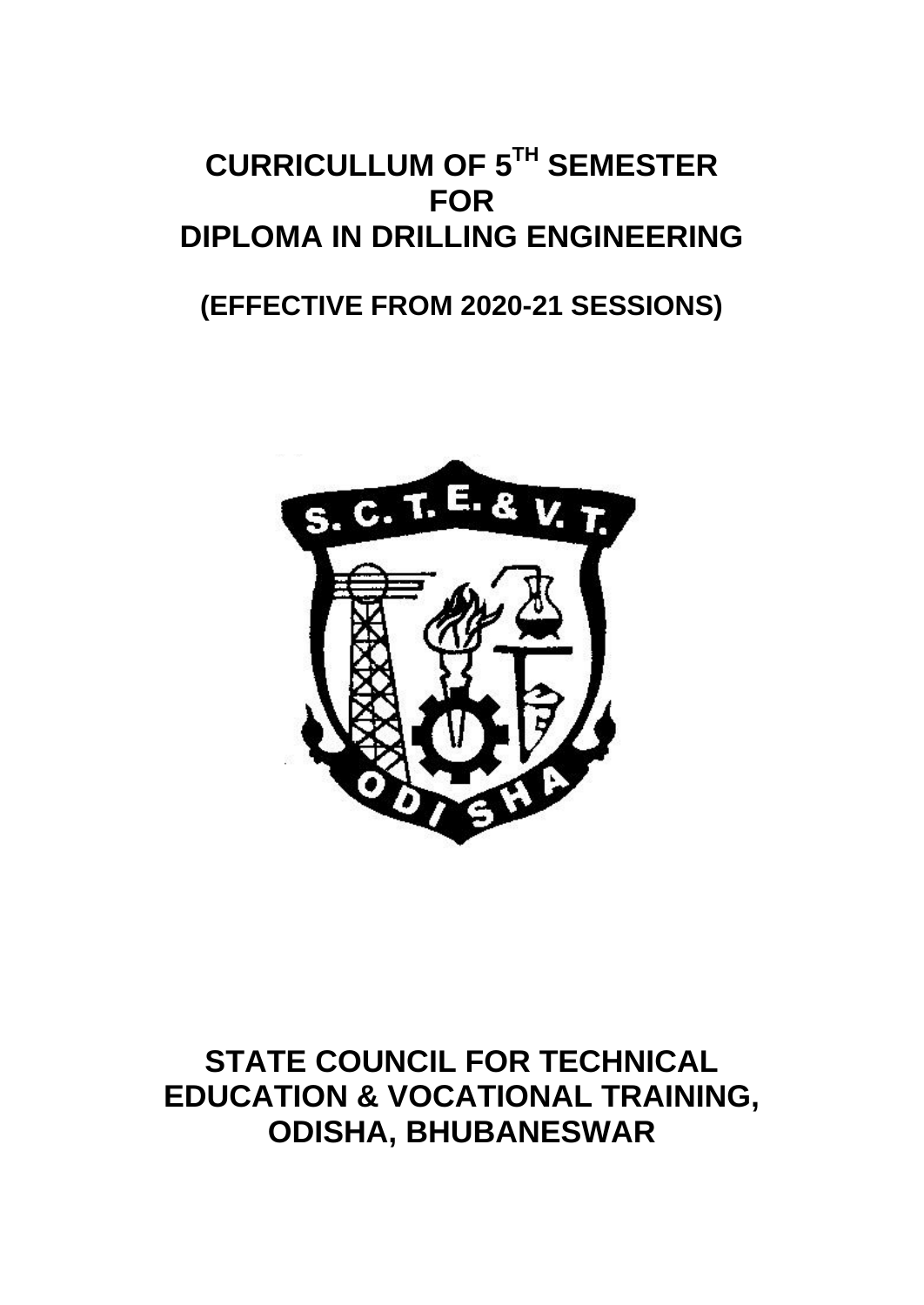#### **Th1. ENTREPRENEURSHIP and MANAGEMENT & SMART TECHNOLOGY**  (Common to all Branches)

| וסטוויוויסט ומרכז מוסט |                   |                            |                 |  |  |
|------------------------|-------------------|----------------------------|-----------------|--|--|
| <b>Theory</b>          | 4 Periods per     | <b>Internal Assessment</b> | 20 Marks        |  |  |
|                        | week              |                            |                 |  |  |
| <b>Total Periods</b>   | <b>60 Periods</b> | <b>End Sem Exam</b>        | 80 Marks        |  |  |
| <b>Examination</b>     | <b>3hours</b>     | <b>Total Marks</b>         | <b>100Marks</b> |  |  |

| SI No.        | Topic                                 | Periods |
|---------------|---------------------------------------|---------|
|               | Entrepreneurship                      | 10      |
| $\mathcal{P}$ | Market Survey and Opportunity         | 8       |
|               | Identification(Business Planning)     |         |
| 3             | <b>Project report Preparation</b>     | 4       |
| 4             | <b>Management Principles</b>          | 5       |
| 5             | <b>Functional Areas of Management</b> | 10      |
| 6             | Leadership and Motivation             | 6       |
|               | Work Culture, TQM & Safety            | 5       |
| 8             | Legislation                           | 6       |
| 9             | Smart Technology                      | 6       |
|               | TOTAL                                 | 60      |

#### **Topic Wise Distribution of Periods**

#### **RATIONALE**

In the present day scenario, it has become imperative to impart entrepreneurship and management concepts to students, so that a significant percentage of them can be directed towards setting up and managing their own small enterprises. It may be further added that an entrepreneurial mind set with managerial skill helps the student in the job market. The students can also be introduced with Startup and Smart Technology concept, which shall radically change the working environment in the coming days in the face of Industry 4.0 *In this subject, the Students shall be introduced/ exposed to different concepts and Terminologies in brief only, so that he/she can have broad idea about different concepts/items taught in this subject.* Solving numerical problem on any topic/item is beyond the scope of this subject.

#### **OBJECTIVES**

After undergoing this course, the students will be able to :

- Know about Entrepreneurship, Types of Industries and Startups
- Know about various schemes of assistance by entrepreneurial support agencies
- Conduct market survey
- Prepare project report
- know the management Principles and functional areas of management
- Inculcate leadership qualities to motivate self and others.
- Maintain and be a part of healthy work culture in an organisation.
- Use modern concepts like TQM
- Know the General Safety Rules
- Know about IOT and its Application in SMART Environment.

#### **DETAILED CONTENTS**

#### 1. **Entrepreneurship**

- Concept /Meaning of Entrepreneurship
- Need of Entrepreneurship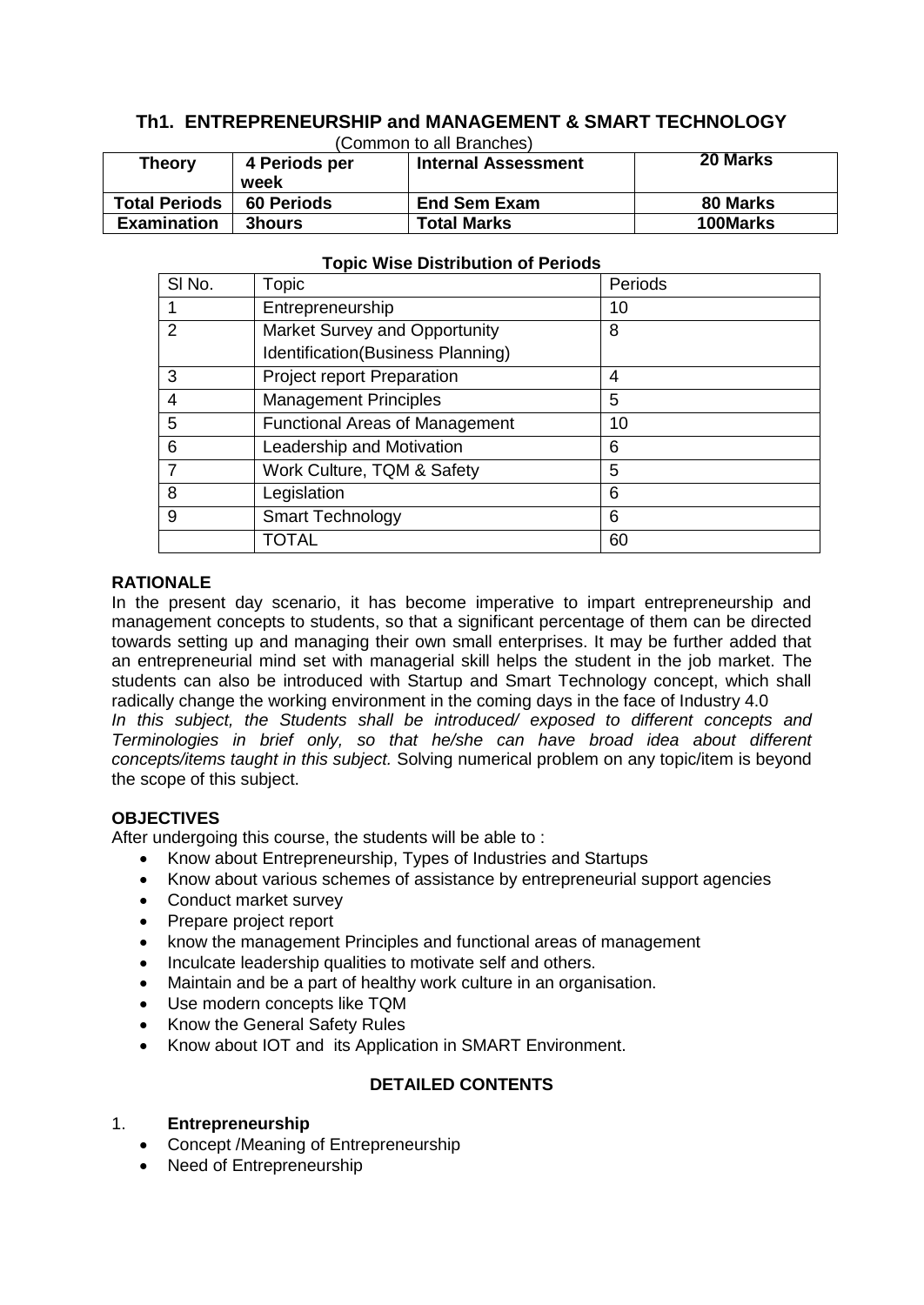- Characteristics, Qualities and Types of entrepreneur, Functions
- Barriers in entrepreneurship
- Entrepreneurs vrs. Manager
- Forms of Business Ownership: Sole proprietorship, partnership forms and others
- Types of Industries, Concept of Start-ups
- Entrepreneurial support agencies at National, State, District Level( Sources): DIC, NSIC,OSIC, SIDBI, NABARD, Commercial Banks, KVIC etc.
- Technology Business Incubators (TBI) and Science and Technology Entrepreneur Parks

#### 2. **Market Survey and Opportunity Identification (Business Planning)**

- Business Planning
- SSI, Ancillary Units, Tiny Units, Service sector Units
- Time schedule Plan, Agencies to be contacted for Project Implementation
- Assessment of Demand and supply and Potential areas of Growth
- Identifying Business Opportunity
- Final Product selection

#### 3. **Project report Preparation**

- Preliminary project report
- Detailed project report, Techno economic Feasibility
- Project Viability

#### 4. **Management Principles**

- Definitions of management
- Principles of management
- Functions of management (planning, organising, staffing, directing and controlling etc.)
- Level of Management in an Organisation

#### 5. **Functional Areas of Management**

- a) Production management
	- Functions, Activities
	- Productivity
	- Quality control
	- Production Planning and control
- b) Inventory Management
	- Need for Inventory management
	- Models/Techniques of Inventory management
- c) Financial Management
	- Functions of Financial management
	- Management of Working capital
	- Costing (only concept)
	- Break even Analysis
	- Brief idea about Accounting Terminologies: Book Keeping, Journal entry, Petty Cash book, P&L Accounts, Balance Sheets(only Concepts)
- d) Marketing Management
	- Concept of Marketing and Marketing Management
	- Marketing Techniques (only concepts)
	- Concept of 4P s (Price, Place, Product, Promotion)
- e) Human Resource Management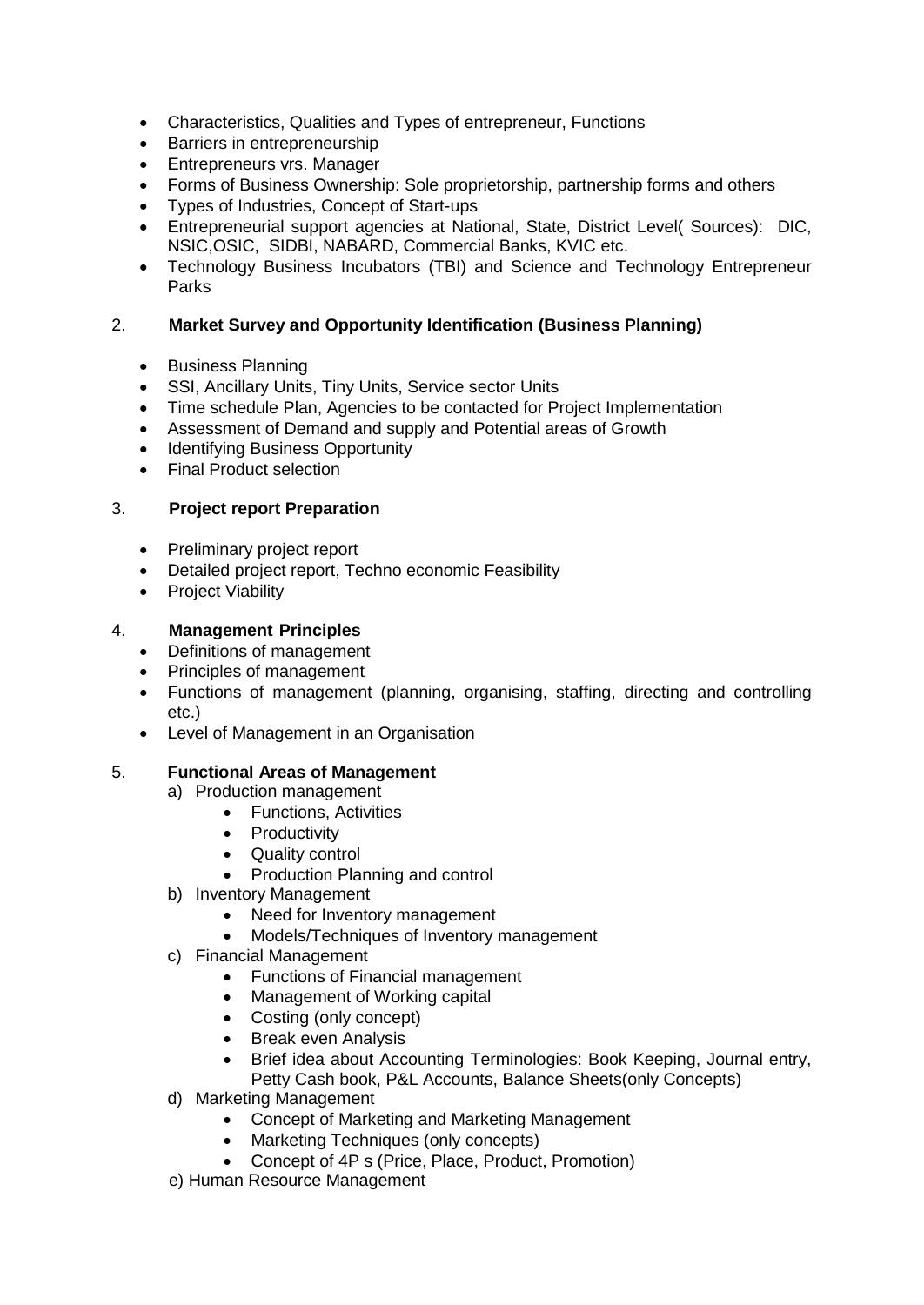- Functions of Personnel Management
- Manpower Planning, Recruitment, Sources of manpower, Selection process, Method of Testing, Methods of Training & Development, Payment of Wages

#### 6. **Leadership and Motivation**

- a) Leadership
	- Definition and Need/Importance
	- Qualities and functions of a leader
	- Manager Vs Leader
	- Style of Leadership (Autocratic, Democratic, Participative)

#### b) Motivation

- Definition and characteristics
- Importance of motivation
- Factors affecting motivation
- Theories of motivation (Maslow)
- Methods of Improving Motivation
- Importance of Communication in Business
- Types and Barriers of Communication

# 7. **Work Culture, TQM & Safety**

- Human relationship and Performance in Organization
- Relations with Peers, Superiors and Subordinates
- TQM concepts: Quality Policy, Quality Management, Quality system
- Accidents and Safety, Cause, preventive measures, General Safety Rules , Personal Protection Equipment(PPE)

#### 8. **Legislation**

- a) Intellectual Property Rights(IPR), Patents, Trademarks, Copyrights
- b) Features of Factories Act 1948 with Amendment (only salient points)
- c) Features of Payment of Wages Act 1936 (only salient points)

#### 9. **Smart Technology**

- Concept of IOT, How IOT works
- Components of IOT, Characteristics of IOT, Categories of IOT
- Applications of IOT- Smart Cities, Smart Transportation, Smart Home, Smart Healthcare, Smart Industry, Smart Agriculture, Smart Energy Management etc.

#### **Syllabus to be covered before IA:** Chapter 1,2,3,4

# **RECOMMENDED BOOKS**

- 1. Entrepreneurship Development and Management by R.K Singhal, Katson Books., New Delhi
- 2. Entrepreneurship Development and Management by U Saroj and V Mahendiratta, Abhishek Publications, Chandigarh
- 3. Entrepreneurship Development and Management by Vasant Desai, Himalaya Pub.House
- 4. Industrial Engineering and Management by O.P Khanna ,Dhanpat Rai and Sons
- 5. Industrial Engineering and Management by Banga and Sharma, Khanna Publications
- 6. Internet of Things by Jeeva Jose, Khanna Publications, New Delhi
- 7. Online Resource on Startups and other concepts
- 8. <https://www.fundable.com/learn/resources/guides/startup>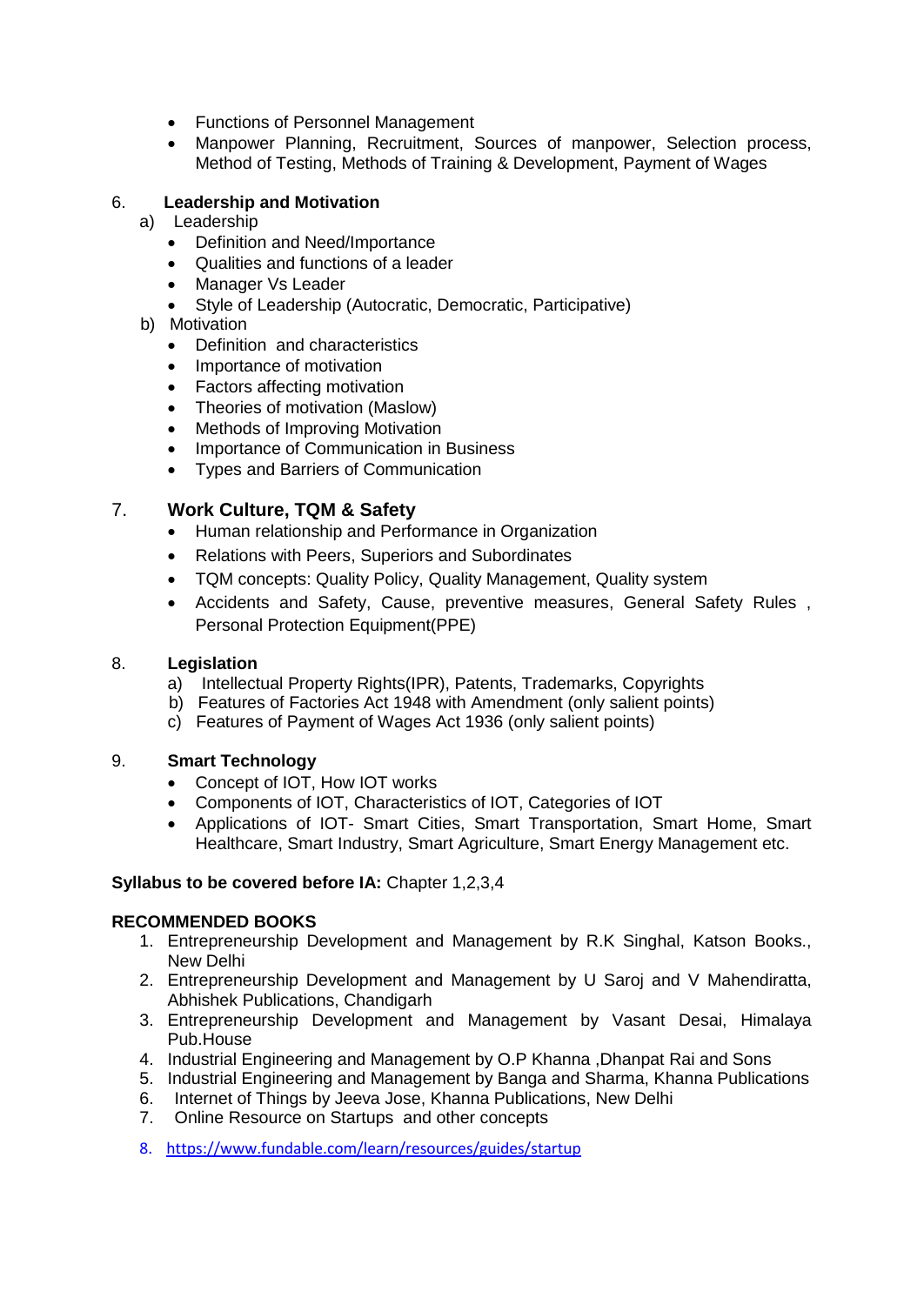# **Th2. EXPLORATORY DRILLING –II**

| Name of the Course: Diploma in Drilling Engineering |                                   |                                 |                  |  |
|-----------------------------------------------------|-----------------------------------|---------------------------------|------------------|--|
| <b>Course Code</b>                                  |                                   | <b>Semester</b>                 | $\therefore$ 5th |  |
|                                                     | Theory Periods   : 4 Periods/week | <b>Internal Assessment</b>      | $\therefore$ 20  |  |
| <b>Total Periods</b>                                | $\pm 60$                          | <b>End Semester Examination</b> | : 80             |  |
| <b>Examination</b>                                  | $: 3$ Hours                       | <b>Maximum Marks</b>            | $\pm 100$        |  |

#### **TOPIC WISE DISTRIBUTION OF PERIODS**

| SI. No. | Topics                                        | <b>Periods</b> |
|---------|-----------------------------------------------|----------------|
| 01.     | Oil & Natural Gas Exploration Drilling        | 16             |
| 02.     | <b>Seabed Exploration Drilling Techniques</b> | 12             |
| 03.     | Basic Drilling Practices in Oil well Drilling | 20             |
| 04.     | Drilling for Geo-Thermal Exploration          | 12             |
|         | <b>Total</b>                                  | 60             |

#### **RATIONALE**

It is important to highlight the types and techniques involved in drilling earth surface to the desired depth so as to explore valuable minerals which will be useful for energy requirements.

# **OBJECTIVE**

On Competition of the subject, students will be able to:

- 1. Explain the working principle of different onshore & offshore oil well exploration drilling rigs.
- 2. Describe the different methods of oil and natural gas exploration drilling.
- 3. Explain the principle of oceanographic exploration techniques.
- 4. Explain different methods & practices adopted for safe drilling operation.
- 5. Explain drilling technique for prospecting of geothermal energy.

# **COURSE CONTENTS**

#### **1.0 Oil & Natural Gas Exploration Drilling**

- 1.1 Give a concept on the applications of cable tool drilling.
- 1.2 Mention the merits & demerits of cable tool drilling.
- 1.3 Give a concept on basic operational principle of hydraulically operated rotary drill.
- 1.4 Explain basic principle of operations of onshore rigs for oil exploration drilling.
	- 1.4.1 Explain drilling procedure in kelly drive & top drive system.
	- 1.4.2 Explain casing driving.
- 1.5 Offshore oil exploration.
	- 1.5.1 Basic principle of offshore oil exploration.<br>1.5.2 Different drill rigs used in offshore explora
	- Different drill rigs used in offshore exploration and field of application.
	- 1.5.3 Principle of operation of offshore drill rigs(Fixed platform, Barge, Jack up, Submersible, Semisubmersible, Floater, Drillship etc).

# **2.0 Seabed Exploration Drilling Techniques**

- 2.1 State the different types of submersible rigs for oceanographic research.
- 2.2 Explain the principle of operation with diver operated rig for the exploration of minerals on seabed.
- 2.3 Explain with required sketch the principle of operation of Maricore drill.
- 2.4 State the principle areas of application of Maricore drill.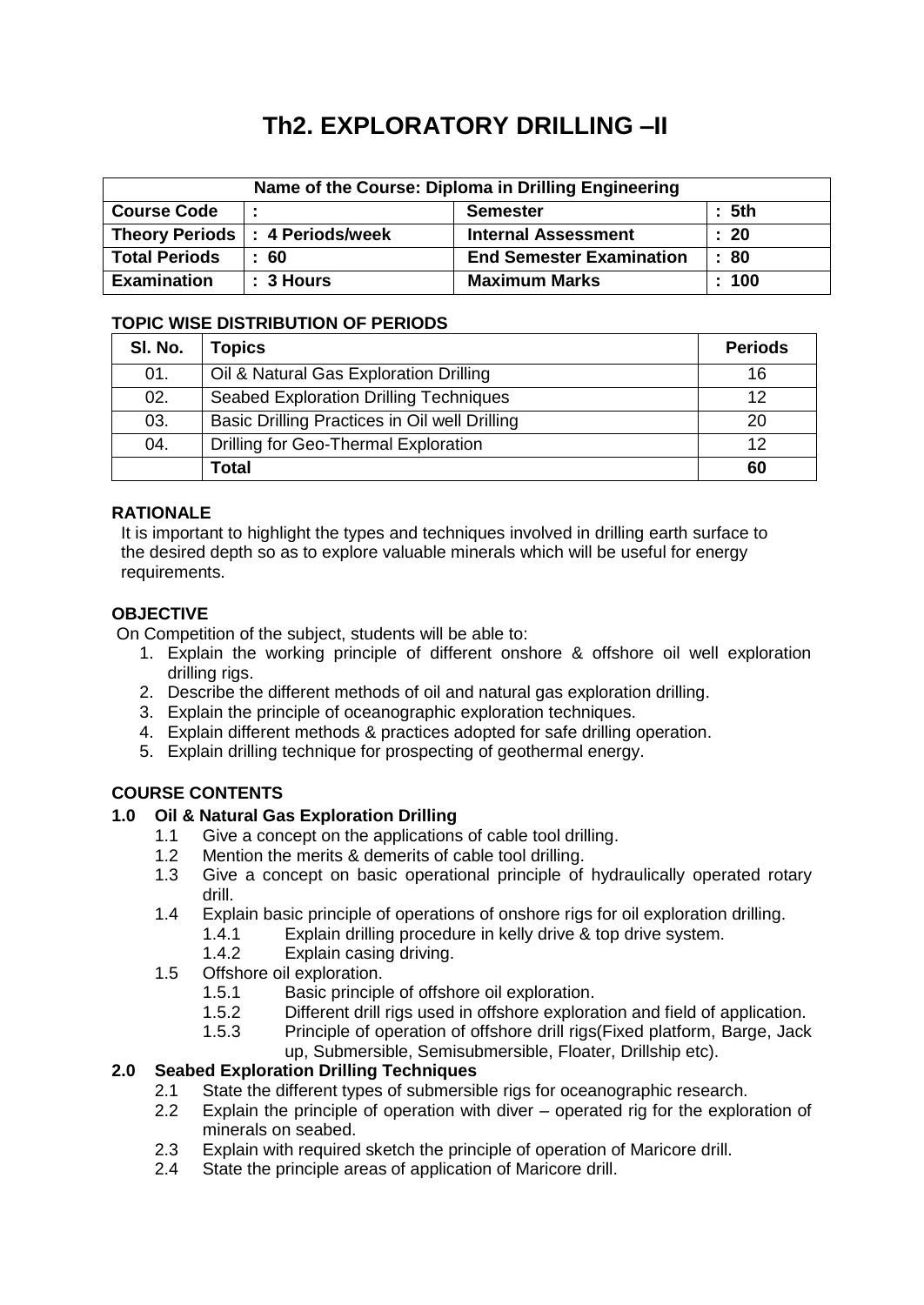- 2.5 Offshore Platforms.
	- 2.5.1 State the forms of platform to carry out investigation work on the seabed.
	- 2.5.2 State the stability of offshore platforms.
	- 2.5.3 Explain with required sketch the offshore exploration drilling procedure from a floating platform.

# **3.0 Basic Drilling Practices in Oil Well Drilling**

- 3.1 Balanced Drilling Practices.
	- 3.1.1 Define Rate of penetration & Explain factors affecting ROP.
	- 3.1.2 Specify the need of straight hole.
	- 3.1.3 Causes of crooked holes/hole deviation.
	- 3.1.4 Dog-leg severity and hazards related to Dog-leg severity & its prevention.
	- 3.1.5 Drilling Practices to maintain straight hole.
- 3.2 Down hole Problems, Causes and Prevention.<br>3.2.1 Pipe sticking
	- Pipe sticking
	- 3.2.2 Pipe failure
	- 3.2.3 Shale problems
	- 3.2.4 Lost circulation
- 3.3 Well Control.
	- 3.3.1 Define Kick and Blow Out.
	- 3.3.2 Define Primary, Secondary & Tertiary well control.
	- 3.3.3 Explain hydrostatic pressure, bottom hole pressure & formation pressure.
	- 3.3.4 State the Causes of Kick.
	- 3.3.5 Well control practices.
	- 3.3.6 Crew opposition during well control operation.
	- 3.3.7 Well killing method.
	- 3.3.8 Purpose of pressure testing in BOP, choke and kill manifold.
	- 3.3.9 Pressure testing procedure.

#### **4.0 Drilling for Geo-Thermal Exploration**

- 4.1 What is Geothermal Energy?
	- 4.1.1 Countries potentially rich in geothermal resources.
	- 4.1.2 Enumerate the places of hot springs of India to become new sources of electric energy to supplement power generated from traditional sources.
- 4.2 Which rig is suitable to carry out drilling a steam wells?
- 4.3 Explain the geological and economical conditions under which the existence of geothermal is based.
- 4.4 Explain the stages of exploratory drilling operation for geothermal areas.
	- 4.4.1 What are the purposes of shallow well drilling and coring operation and outfits required?
	- 4.4.2 State the objectives of deep exploratory drilling for Geothermal energy exploration.
	- 4.4.3 Give a concept of drilling technique for prospecting geothermal energy.
	- 4.4.4 What are the factors to be kept in view in selecting the drill for geothermal exploration?
	- 4.4.5 Give a concept on the problem encountered during drilling of steam producing zone.

#### **SYLLABUS COVERAGE UP TO INTERNAL ASSESSMENT**

Chapters- 1 & 2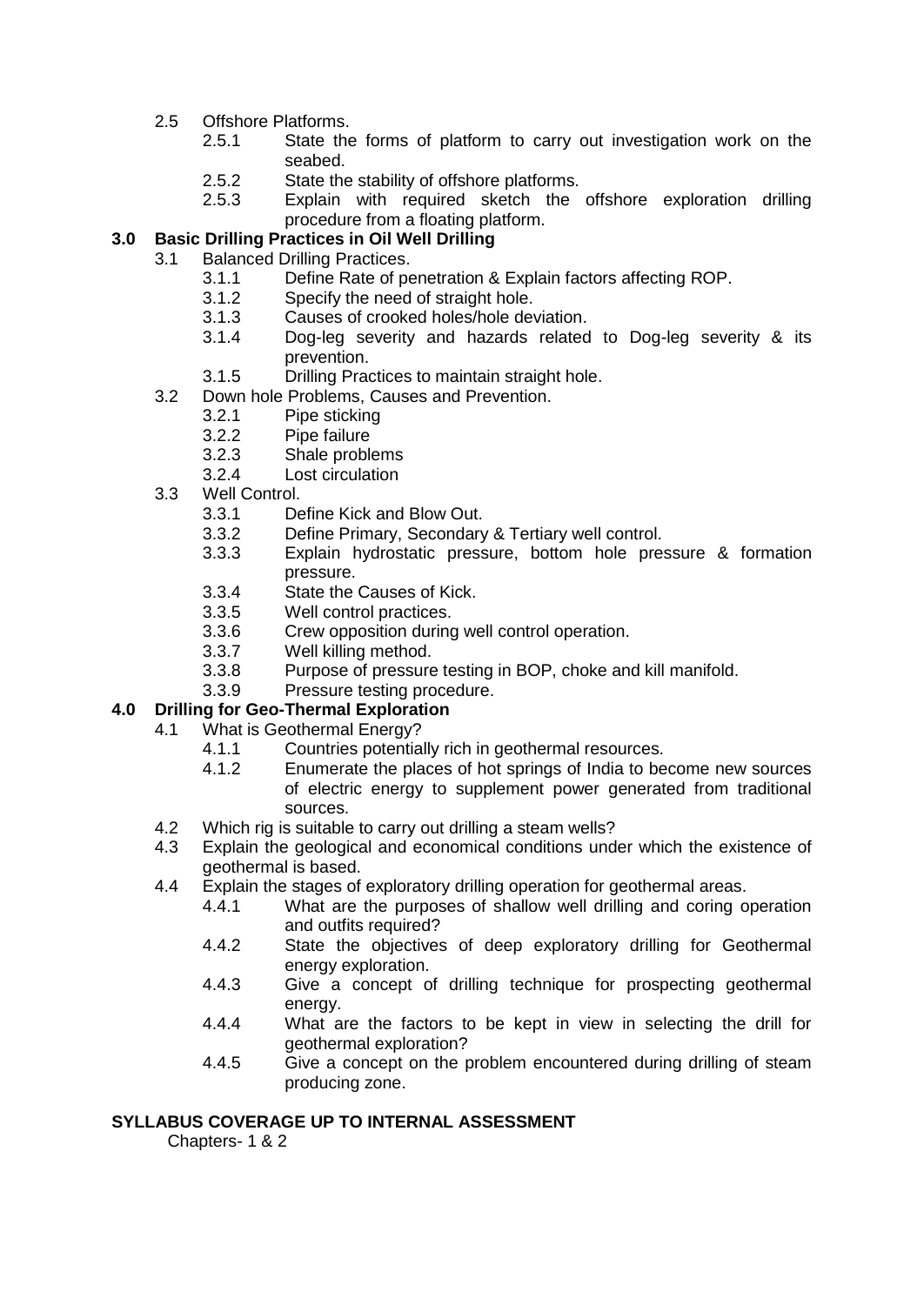# **BOOKS RECOMMENDED**

- 1. Rotary Drilling Handbook by J.E. Brantly
- 2. Petroleum Engineering by Carl Gatlin
- 3. Oil well Drilling Technology by W. Mccray & Frank W. Cole
- 4. Diamond Drilling Hand Book by J.D. Cummins
- 5. Ground Water Drilling by O.P. Honda
- 6. Drilling Technology Handbook by C.P. Chugh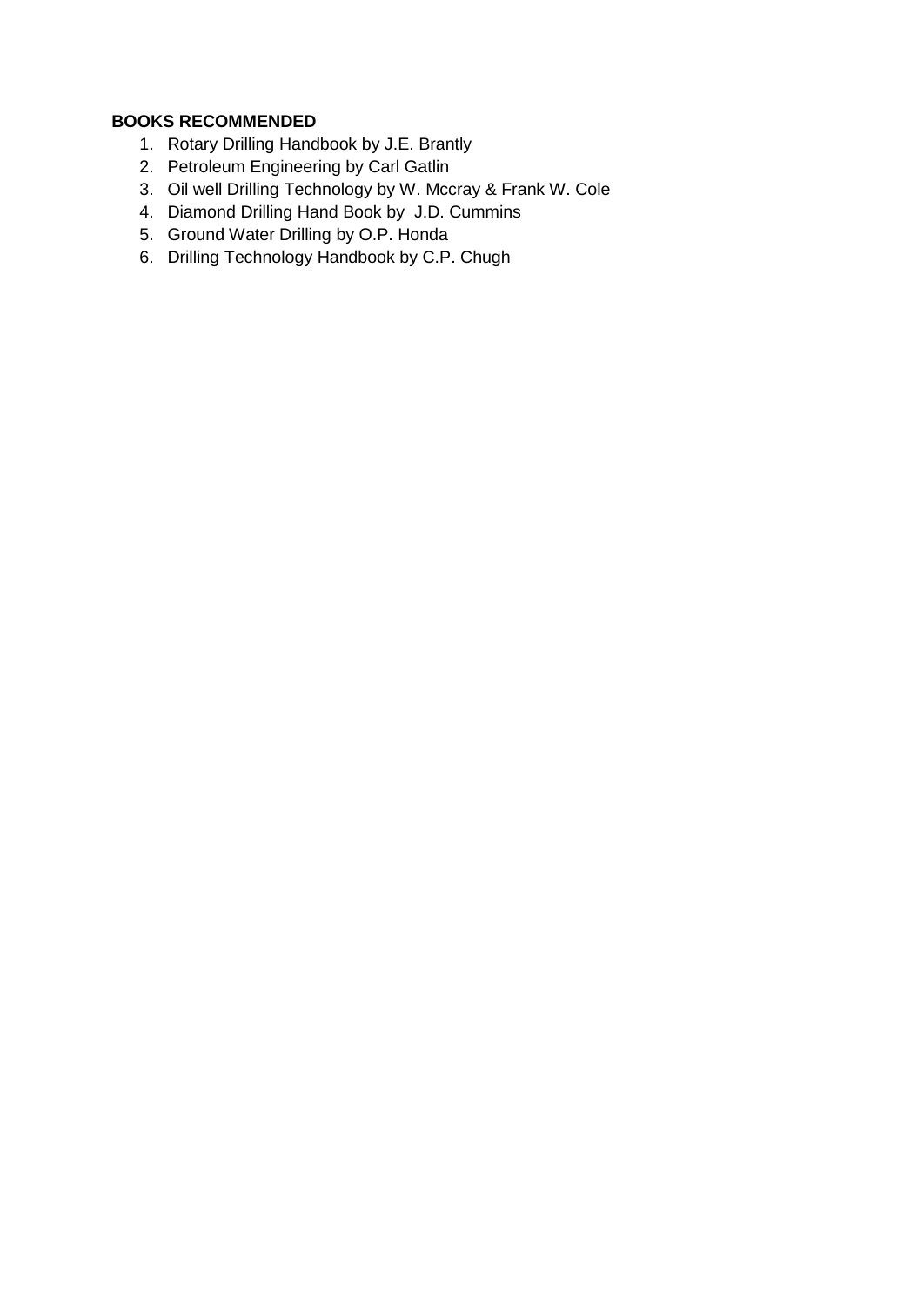# **Th3. DRILLING MACHINERY-II**

| Name of the Course: Diploma in Drilling Engineering |                          |                                 |                 |  |
|-----------------------------------------------------|--------------------------|---------------------------------|-----------------|--|
| <b>Course Code</b>                                  |                          | <b>Semester</b>                 | : 5th           |  |
| <b>Theory Periods</b>                               | <b>I: 4 Periods/week</b> | <b>Internal Assessment</b>      | $\therefore$ 20 |  |
| <b>Total Periods</b>                                | -60                      | <b>End Semester Examination</b> | : 80            |  |
| <b>Examination</b>                                  | :3 Hours                 | <b>Maximum Marks</b>            | : 100           |  |

# **TOPIC WISE DISTRIBUTION OF PERIODS**

| SI. No. | <b>Topics</b>                          | <b>Periods</b> |
|---------|----------------------------------------|----------------|
| 01.     | Oil Well Drill Rig                     | 04             |
| 02.     | Power Generating & Transmitting System | 06             |
| 03.     | Rotating & Feeding Mechanism           | 10             |
| 04.     | <b>Hoisting Mechanism</b>              | 10             |
| 05.     | Drill string                           | 10             |
| 06      | Casing & Well head fittings            | 08             |
| 07      | <b>Circulating System</b>              | 07             |
| 08      | Fishing                                | 05             |
|         | <b>Total</b>                           | 60             |

# **RATIONALE**

It is imperative that a drilling engineer should be thoroughly conversant with various type of drilling machine for supervising any drilling operation.

# **OBJECTIVE**

There is every possibility of occurrence of troubles at every step of action in oil well drilling operation due to lack of knowledge in

- (1) Mechanism of different units of rig.
- (2) Mechanisms of different tools and equipment.
- (3) Working principles of different pumps and the troubles with it.
- (4) Bottom hole obstacles.
- (5) Designing Rig and Equipments.
- (6) Troubleshooting in equipments and can take steps for appropriate remedies.

On completion of the paper, students will be able to explain the mechanisms of oil well rig machineries, mechanism of allied tools and equipment, mechanisms of circulating pump & troubles associated causes and remedies of oil well fishing job, and economic operation of machineries.

# **COURCE CONTENTS**

# **1.0 Oil Well Drill Rig**

- 1.1 Give a brief description about different oil well drill rigs used in both offshore and onshore.
- 1.2 Systems used in oil well drill rig. (Power generating & transmitting, Rotating and Feeding, Hoisting, Tubing, Circulating, Well head, Fishing etc.)

#### **2.0 Power Generating & Transmitting System**

2.1 Explain the sources of power supply for oil well drill along with comparison between them.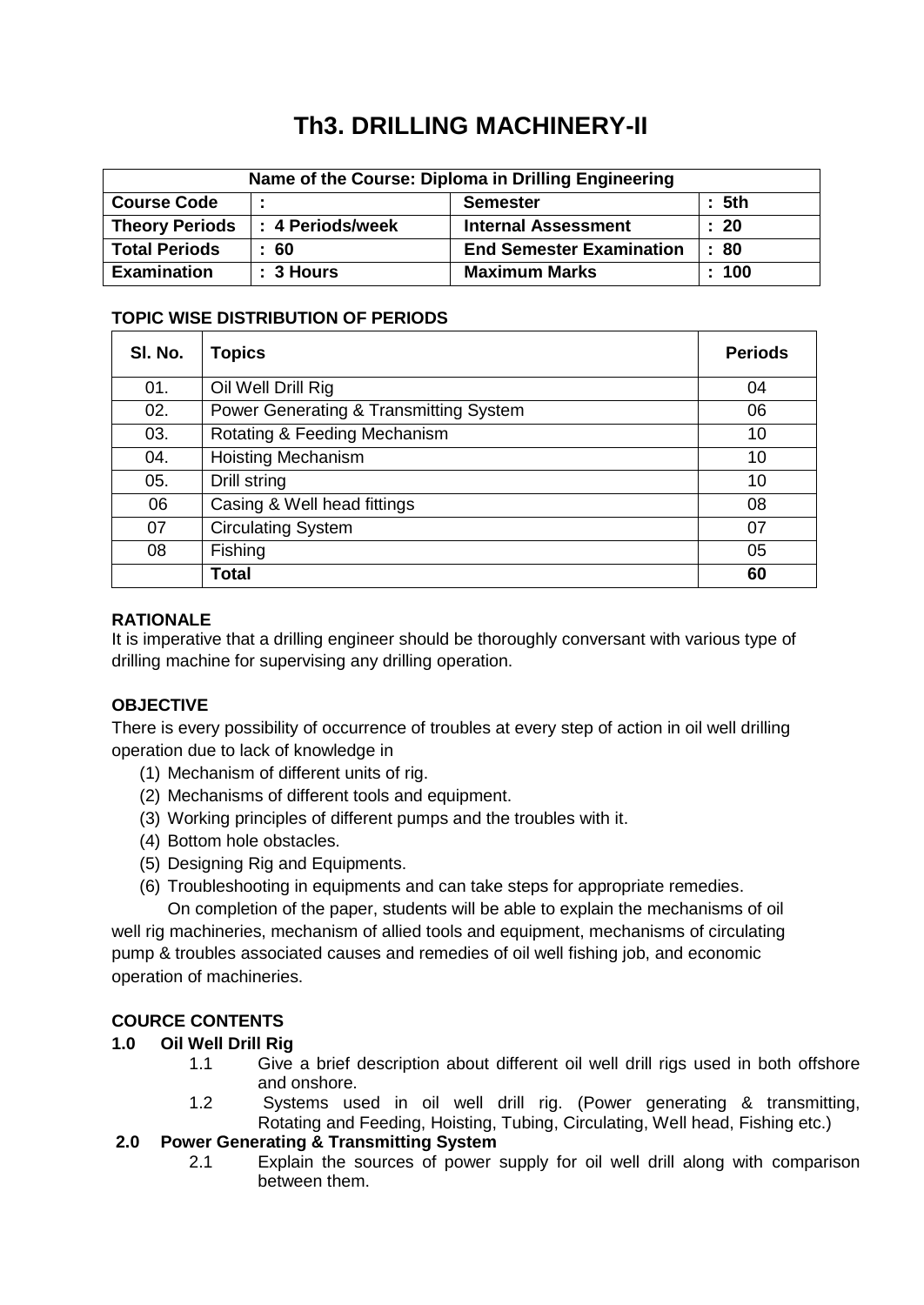- 2.2 Calculate power requirement of power plant for oil well drill rig
- 2.3 Explain the type of drives for power transmission in oil well drilling rig.

# **3.0 Rotating & Feeding Mechanism**

- 3.1 Explain requirement rotating & feeding mechanisms in oil well drill rig
- 3.2 State components in rotating & feeding system
- 3.3 Explain the different systems of transmission of power to rotary table of oil well drill.
- 3.4 Explain rotating and feeding mechanism in top drive system
- 3.5 Explain different components in top drive system.
- 3.6 Enumerate different feeding mechanism and explain such.

#### **4.0 Hoisting Mechanism**

- 4.1 Requirement of hoisting mechanism and Components in such (Derrick, Mast, Substructure, Hoisting line, Draw work, Travelling block, Swivel, Weight Indicator etc.)
- 4.2 Different types of Derrick & Mast along with field of application<br>4.3 Factors consideration in designing derrick & derrick load calcul
- Factors consideration in designing derrick & derrick load calculation
- 4.4 Calculate the mechanical advantages of block & tackle system.
- 4.5 Hoisting power calculation.
- 4.6 Components of draw work (Hoisting drum, cathead, clutch & break along with types)

# **5.0 Drill String**

- 5.1 State the components of rotary drill string and explain their functions
- 5.2 Tubings
	- 5.2.1 Kelly, Drill pipe, Drill collar, Drill string auxiliaries along with types & functions.
	- 5.2.2 Reason of drill pipe failure.
	- 5.2.3 Drill string design.
- 5.3 Bits
	- 5.3.1 State the different types of bits used in oil well drilling.
	- 5.3.2 Bit design features.
	- 5.3.3 Possible causes of bit dullness & remedies
	- 5.3.4 Bit selection methods

# **6.0 Casing & Well Head Fittings**

- 6.1 Casing
	- 6.1.1 State the different casing used in oil well drilling & their functions.
	- 6.1.2 Explain the different designs of well casings.
	- 6.1.3 Give the specifications of different casings.
	- 6.1.4 Enumerate the casing appliances used.
	- 6.1.5 Explain factors influence casing design & design criteria of casing.
- 6.2 Well head fittings.
	- 6.2.1 Explain the procedure of installation of wellhead fittings & function of wellhead fittings.
	- 6.2.2 State the different types of B.O.P. and explain the mechanism involved.
	- 6.2.3 State the function of B.O.P.
	- 6.2.4 Control mechanism of B.O.P.
	- 6.2.5 Operational procedure of B.O.P.

# **7.0 Circulating system**

- 7.1 Equipments used in Circulating system
- 7.2 Classify the different types of pumps used in oil fields.
- 7.3 Derive the formula for fluid pumping rate (GPM/Volume) of a duplex double action pump operating at 100% volume efficiency.
- 7.4 Derive the formula for hydraulic H.P. of pump.<br>7.5 Derive the formula for the horsepower availab
- Derive the formula for the horsepower available for speedy digging of hole due to mud jetting action of bit.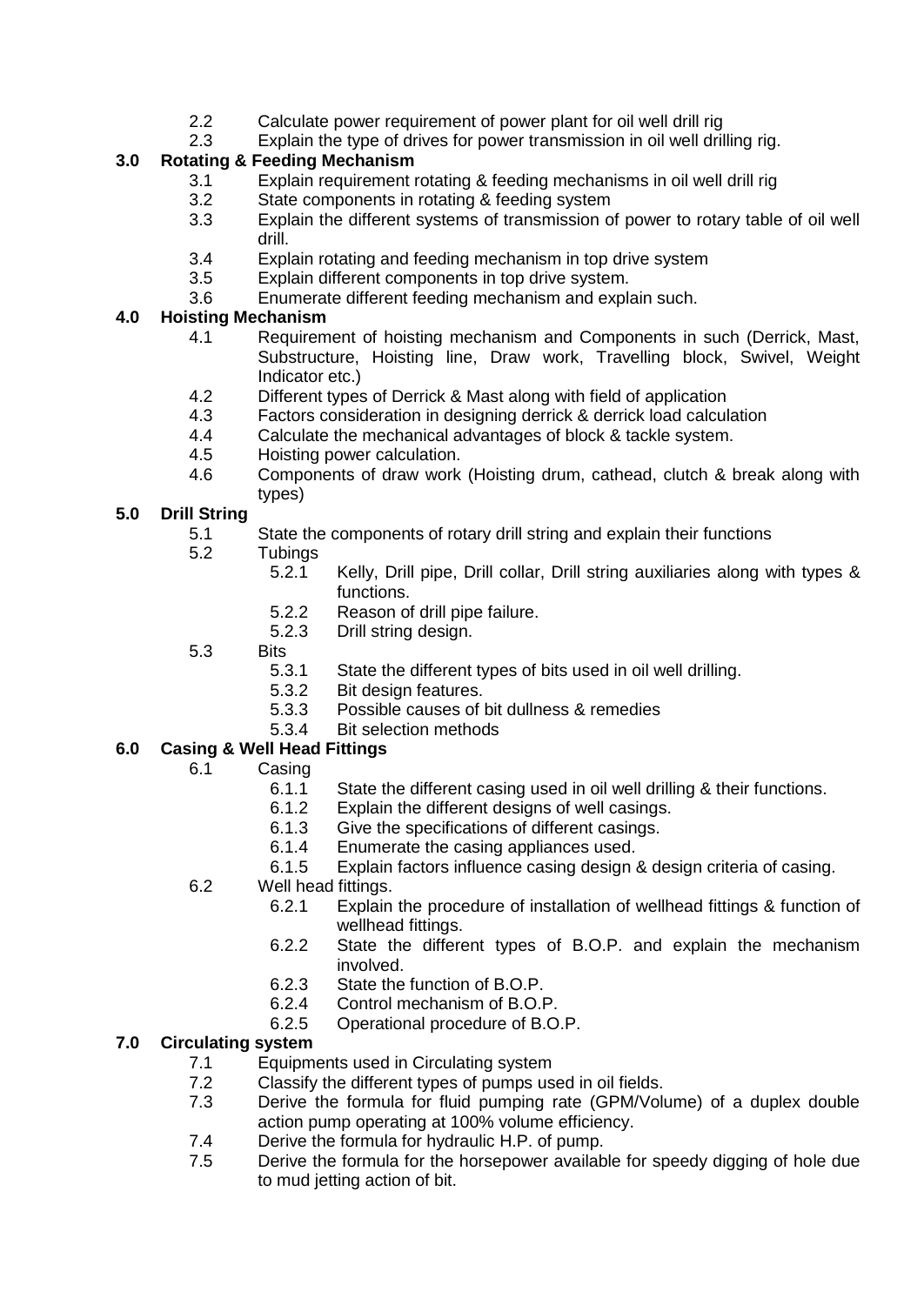- 7.6 Work out some problems on size of pumps for lifting of drill cuttings efficiently.
- 7.9 Explain the steps to be taken against cavity and water hammer of reciprocating pump.

# **8.0 Fishing**

- Define Fish & Fishing.
- 8.2 Describe the probable causes of fishing in oil wells.
- 8.3 Enumerate the fishing tools used in oil well drilling.
- 8.4 Derive the formula of calculating the depth of a fish.
- 8.5 Explain the various techniques to be adopted for fishing operation.

#### **SYLLABUS COVERAGE UP TO INTERNAL ASSESSMENT**

Chapters- 1, 2, 3 & 4

#### **BOOKS RECOMMENDED**

- 1. Rotary Drilling Hand Book by J.E. Brantly.
- 2. Oil Well Drilling Technology by W. Mccray & Frank W.Cole.
- 3. Practical Petroleum Engineering Hand Book by Joseph Zaba & W.B. Doherty.
- 4. Petroleum Exploration Hand Book by Grahama B. Moody.
- 5. Petroleum Engineering by Carl Gatlin.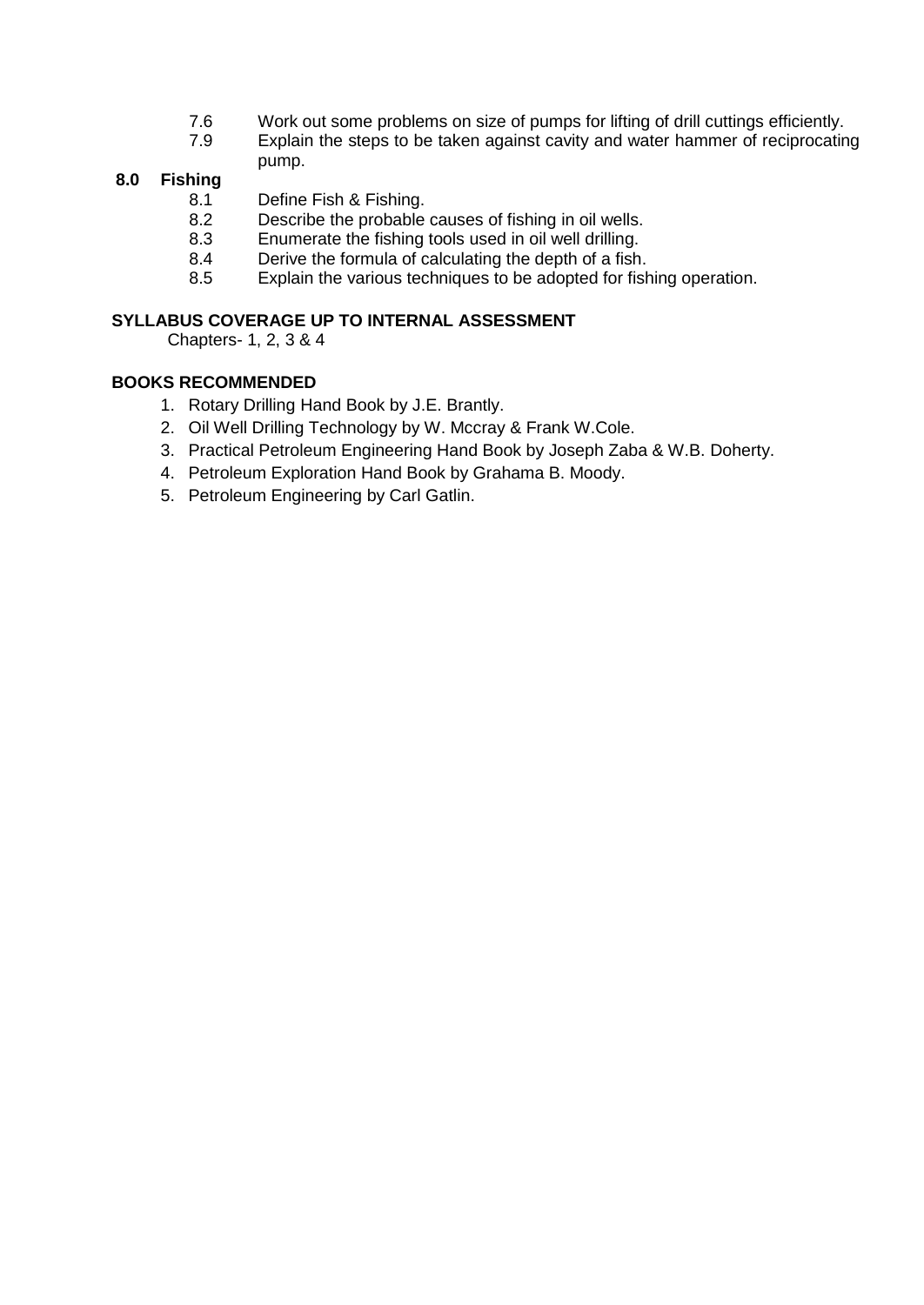# **Th4. ENGINEERING GEOLOGY – III**

| Name of the Course: Diploma in Drilling Engineering |                                  |                                 |       |  |
|-----------------------------------------------------|----------------------------------|---------------------------------|-------|--|
| <b>Course Code</b>                                  |                                  | <b>Semester</b>                 | : 5th |  |
|                                                     | Theory Periods  : 4 Periods/week | <b>Internal Assessment</b>      | : 20  |  |
| <b>Total Periods</b>                                | 60                               | <b>End Semester Examination</b> | : 80  |  |
| <b>Examination</b>                                  | $: 3$ Hours                      | <b>Maximum Marks</b>            | : 100 |  |

#### **TOPIC WISE DISTRIBUTI ON OF PERIODS**

| SI. No. | <b>Topics</b>                  | <b>Periods</b> |
|---------|--------------------------------|----------------|
| 01.     | Geology of Soil                | 13             |
| 02.     | Formation of Ore deposits      | 17             |
| 03.     | <b>Engineering Geology</b>     | 17             |
| 04.     | <b>Groundwater Engineering</b> | 13             |
|         | <b>Total</b>                   | 60             |

#### **RATIONALE**

In majority of the cases, materials that need to be drilled on order to reach the hidden treasure are rocks and minerals. It is, therefore, essential to have the basic knowledge of geology for drilling engineers.

#### **OBJECTIVE**

On Competition of the subject, students will be able to:

- 1. Describe the important properties of soil and soil types
- 2. Explain the various prospecting and exploration techniques treasures of ore deposits.
- 3. Plan and executive exploration projects.
- 4. Explain hydrologic cycle, groundwater movement and, most importantly, the recharge of ground water, which is fast depending.

# **COURSE CONTENTS**

#### **1.0 Geology of Soils**

- 1.1 Define soil.
- 1.2 Describe the engineering properties of soils.
- 1.3 Describe the various types of soils.
- 1.4 Explain the mineralogy of soils.

#### **2.0 Formation of Ore deposits**

- 2.1 What is magmatic concentration deposits Describe?
- 2.2 Describe how sedimentation process helps in formation of mineral deposits.
- 2.3 Write short notes on contact metasomatism.
- 2.4 Pegmatites are the store house of minerals. eclucidate.
- 2.5 Describe hydrothermal deposits with examples.
- 2.6 Describe how supergene enrichment helps in enrichment of sulphide ores.
- 2.7 Difference between residual & mechanical concentration deposits.
- 2.8 Describe residual and mechanical concentration deposits.

#### **3.0 Engineering Geology**

- 3.1 Describe the engineering properties of rocks.
- 3.2 Describe the criteria for selection of a dam site or reservoir.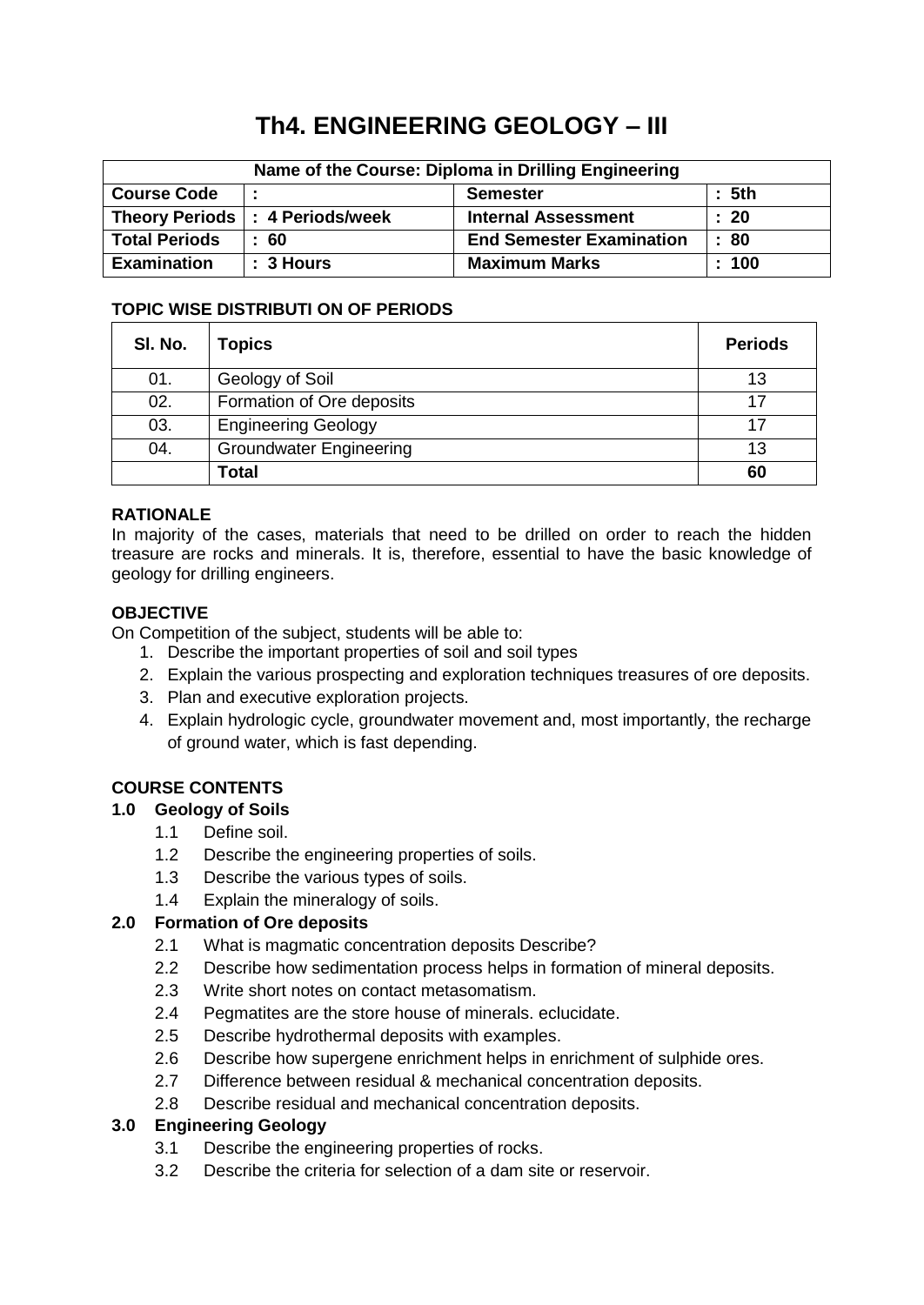- 3.3 Describe the geology of bridge sites.
- 3.4 Describe the geology of tunnel sites.

# **4.0 Groundwater Engineering**

- 4.1 Describe the hydrologic cycle.
- 4.2 Explain the origin of ground water.
- 4.3 Give an account for vertical distribution of ground water.
- 4.4 Define-aquifer, aquiclude, aquifuse and aquitard.
- 4.5 Define porosity.
- 4.6 Define permeability.
- 4.7 Define safe yield.
- 4.8 Define over draft.
- 4.9 Explain the various methods of artificial recharge of ground water.

#### **SYLLABUS COVERAGE UP TO INTERNAL ASSESSMENT**

Chapter- 1 & 2

#### **BOOKS RECOMMENDED**

- 1. Engineering Geology & Rock Mechanics by N. Nuncan
- 2. A Text Book of Geology by P.K. Mukherjee
- 3. Geological Prospecting & Exploration by V.M. Kreeter
- 4. Ground Water Hydrology by David K. Todd
- 5. A Geology of Engineers by F.G.H. Bly
- 6. Hand Book for Prospecting by Richard M.Pearl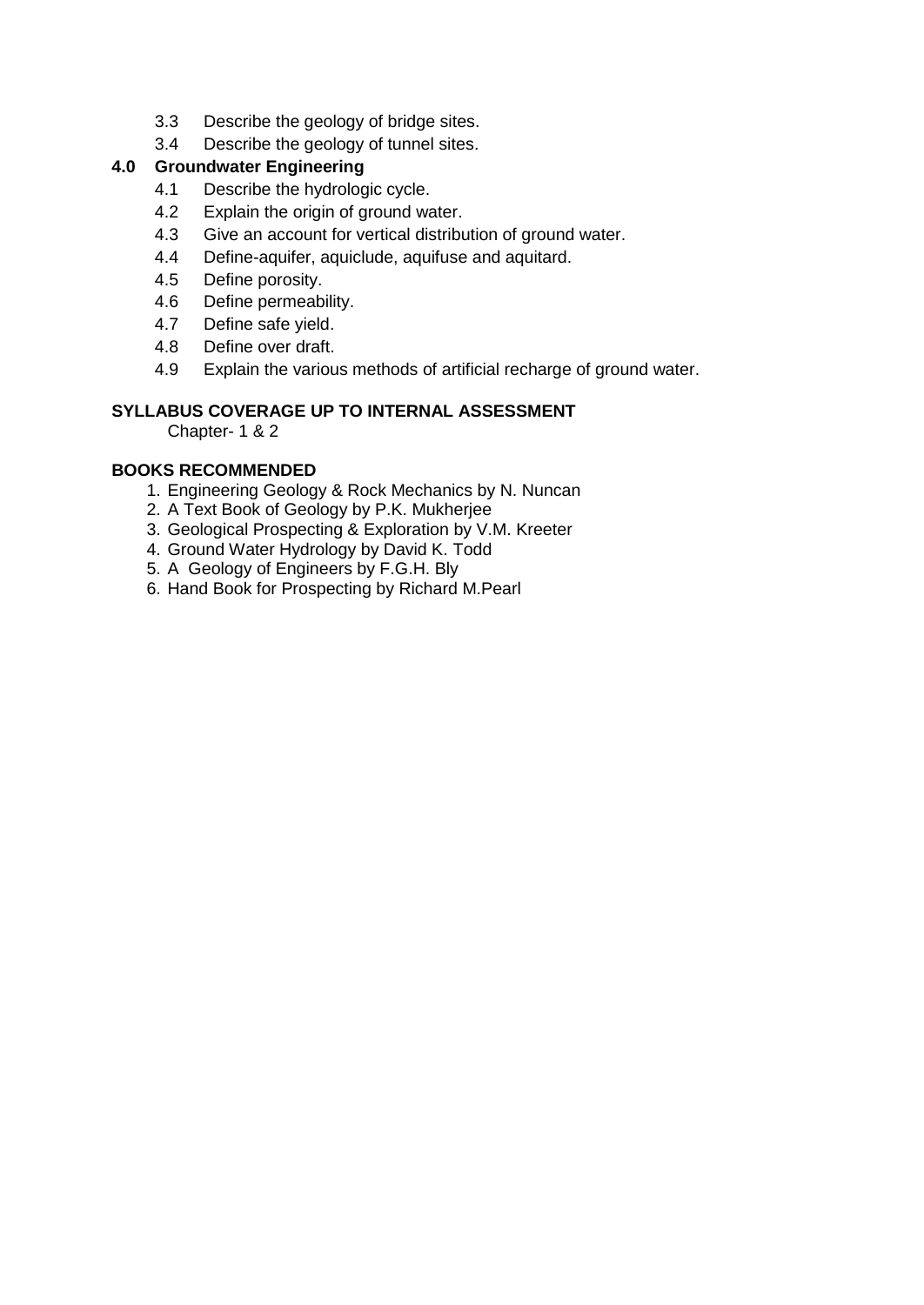# **Th5. MUD & CEMENT TECHNOLOGY**

| Name of the Course: Diploma in Drilling Engineering |                  |                                 |                 |  |
|-----------------------------------------------------|------------------|---------------------------------|-----------------|--|
| <b>Course Code</b>                                  |                  | <b>Semester</b>                 | $\pm$ 5th       |  |
| <b>Theory Periods</b>                               | : 4 Periods/week | <b>Internal Assessment</b>      | $\therefore$ 20 |  |
| <b>Total Periods</b>                                | -60              | <b>End Semester Examination</b> | : 80            |  |
| <b>Examination</b>                                  | $: 3$ Hours      | <b>Maximum Marks</b>            | : 100           |  |

# **TOPIC WISE DISTRIBUTION OF PERIODS**

| SI. No. | <b>Topics</b>             | <b>Periods</b> |
|---------|---------------------------|----------------|
| 01.     | <b>Circulating Fluids</b> | 12             |
| 02.     | <b>Mud Chemistry</b>      | 20             |
| 03.     | Cementation               | 20             |
| 04.     | Storage and Maintenance   | 08             |
|         | Total                     | 60             |

# **RATIONALE**

For efficient drilling proper requirement of additives is essential. Mud & Cement Technology hence the drilling engineers to provide all relevant information regarding well drilling fluid and cementation.

#### **OBJECTIVE**

The science of drilling fluids is a dynamic subject. Many changes on it have been occurred since the commencement of 20th century by the pioneers of exploring countries.

Hence, improvements of drilling fluid have been pronounced since the same is treated as a tool to flush cutting from several thousand meters of depth in to surface.

The concept of the paper is to provide information relating to well drilling fluid and cementation, which an operating Engineer or an operations man needs in his everyday work for progress of drilling efficiently. On completion of the paper, students will be able to assess the deficiently of mud and cement and suggest proper requirement of additives for better score of drilling.

#### **COURSE CONTENTS**

#### **1.0 Circulating Fluids**

- 1.1 Give a concept on development of circulating fluid.
- 1.2 State the functions of circulating fluid.
- 1.3 Explain the properties to evaluate drilling fluid.
- 1.4 State the desirable properties of drilling fluid.
- 1.5 State the undesirable properties of drilling fluid.
- 1.6 State the properties of drilling fluid that add in performance.

#### **2.0 Mud Chemistry**

- 2.1 Classify the different types of mud & explain.
- 2.2 Enumerated the minimum testing equipment/ apparatus for field testing kit.
- 2.3 Explain the various methods of testing mud parameters like viscosity, density, pH value , sand content, gel strength, filtration properties etc.
- 2.4 Explain the different chemicals used as additives towards controlling drilling mud for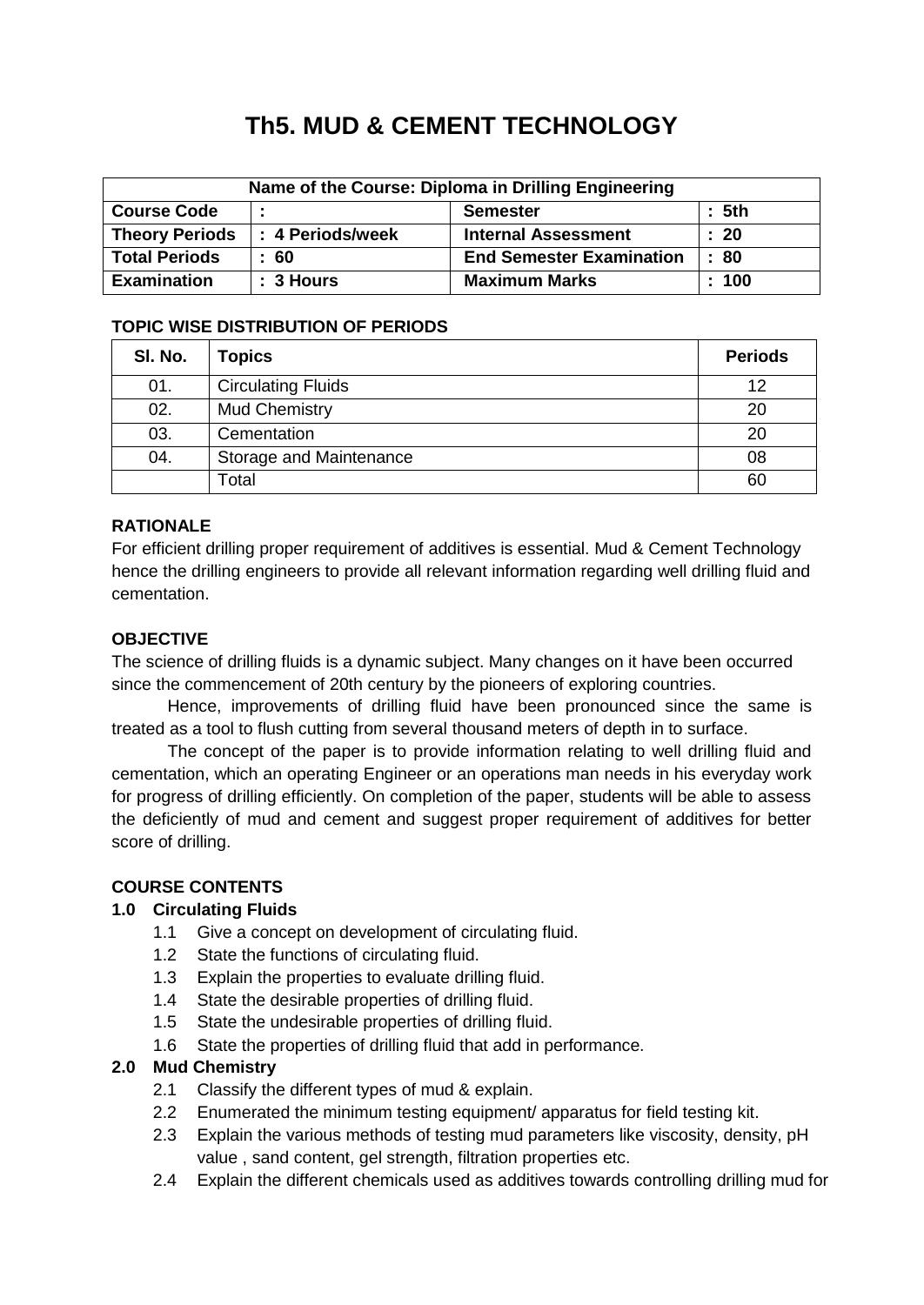solving difficulties, encountered during drilling for at extending depths of holes.

- 2.5 Compare and contrast the mud path between direct and reverse circulation system.
- 2.6 Derive the formula for calculating fluid requirement in terms of volume and also calculate return velocity, critical velocity, pressure drop etc.

### **3.0 Cementation**

- 3.1 3.1 State the objectives of cementing.
- 3.2 Mention the principles adopted for preparation of cementing operation.
- 3.3 Explain the various methods for cementing through drill pipe and injector.
- 3.4 List out the machineries used in cementing units.
- 3.5 Describe various types of oil well cements.
- 3.6 Compare and contrast accelerators and retarders in connection with setting time.
- 3.7 Derive the formula for calculating the requirement of cement.
- 3.8 Explain the principles and procedure of single stage/double stage & multi stage cementation.

#### **4.0 Storage & Maintenance**

- 4.1 Give a layout plan of storage of cement and chemicals at drill site.
- 4.2 Describe the systematic maintenance of cement, mud and chemicals at drill site.

#### **SYLLABUS COVERAGE UP TO INTERNAL ASSESSMENT**

Chapters- 1 & 2

#### **BOOKS RECOMMENDED**

- 1. Oil well Drilling Technology by W. Mccray & Frank W. cole
- 2. Rotary Drilling Handbook by J.E. Brantly
- 3. Composition and Properties of Oil Well Drilling Fluids by W.F. Rogers
- 4. Drilling Mud & Fluid Additives by John Me, Dermott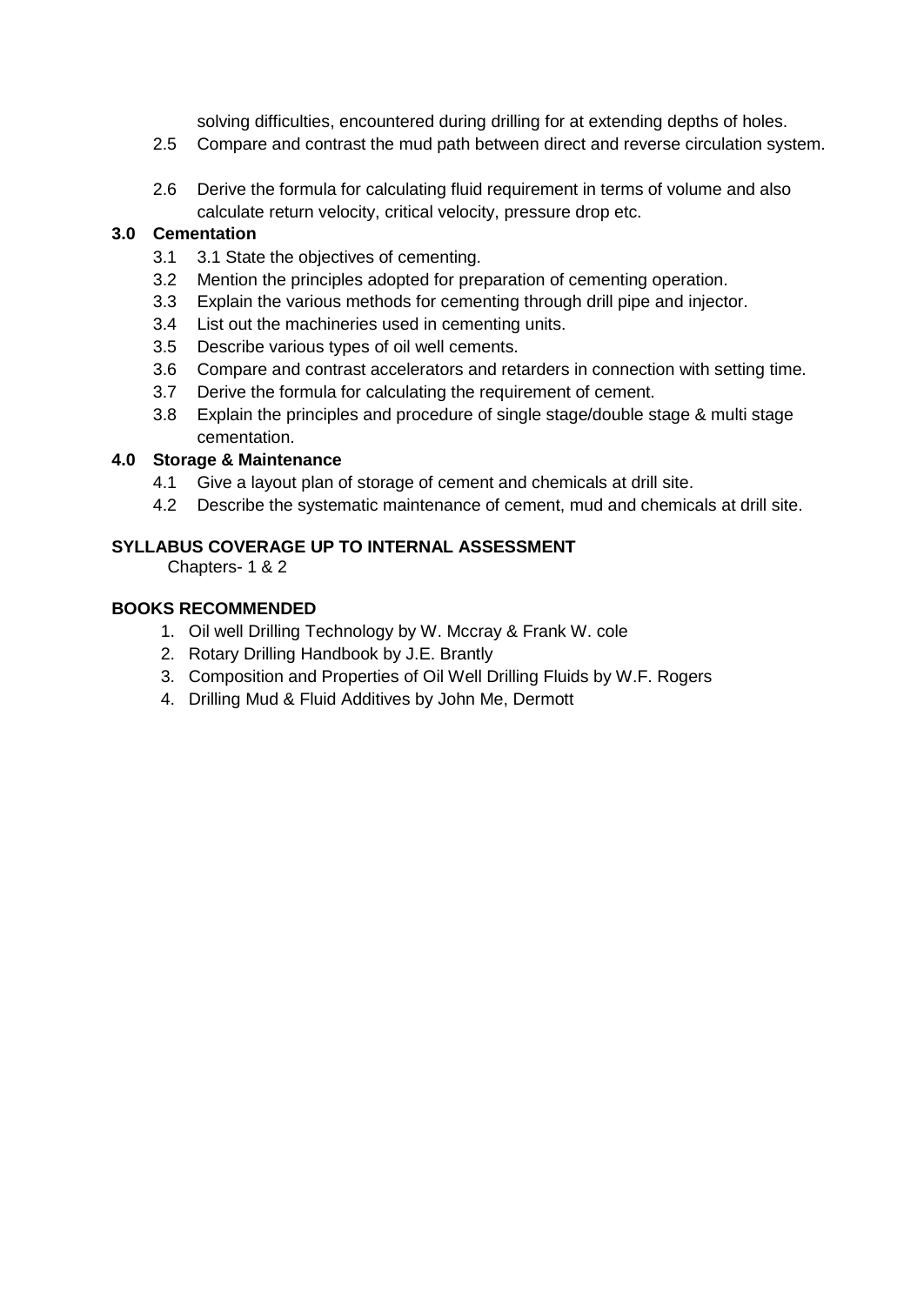# **Pr1. DRILLING MACHINERY-II LAB**

| Name of the Course: Diploma in Drilling Engineering |                  |                                 |                   |  |
|-----------------------------------------------------|------------------|---------------------------------|-------------------|--|
| <b>Course Code</b>                                  |                  | <b>Semester</b>                 | : 5 <sup>th</sup> |  |
| <b>Lab Periods</b>                                  | : 4 Periods/week | <b>Sessional</b>                | $\therefore$ 25   |  |
| <b>Total Periods</b>                                | :60              | <b>End Semester Examination</b> | $\therefore$ 50   |  |
| <b>Examination</b>                                  | $: 3$ Hours      | <b>Maximum Marks</b>            | :75               |  |

# **RATIONALE**

It is imperative that a drilling engineer should be thoroughly conversant with various types of drilling machine, accessories, instruments and fittings for supervising any drilling operation.

#### **OBJECTIVE**

On completion of the course, students will be able to:

- 1. Explain the mechanism of different drilling rigs.
- 2. Describe the use of operating tools and equipments.
- 3. Explain the mechanism circulating system.
- 4. Describe use and application directional wells and well head fittings.
- 5. Describe the application of bore hole surveying instruments.

#### **COURCE CONTENTS**

- 1. Study and sketching of turbo drill from cut section.
- 2. Study and sketching of layout of churn drilling site.
- 3. Study and sketching of churn drill operating tools and equipments.
- 4. Study and sketching of layout of oil well drilling site.
- 5. Study and Sketching of oil well drilling accessories and equipments.
- 6. Study and sketching of oil well draw work.
- 7. Study and sketching of oil well blow out preventer (BOP).
- 8. Study and sketching of well with circulating system.
- 9. Study and sketching directional wells.
- 10. Study and sketching well head fittings.
- 11. Study and sketching of bore hole surveying instruments.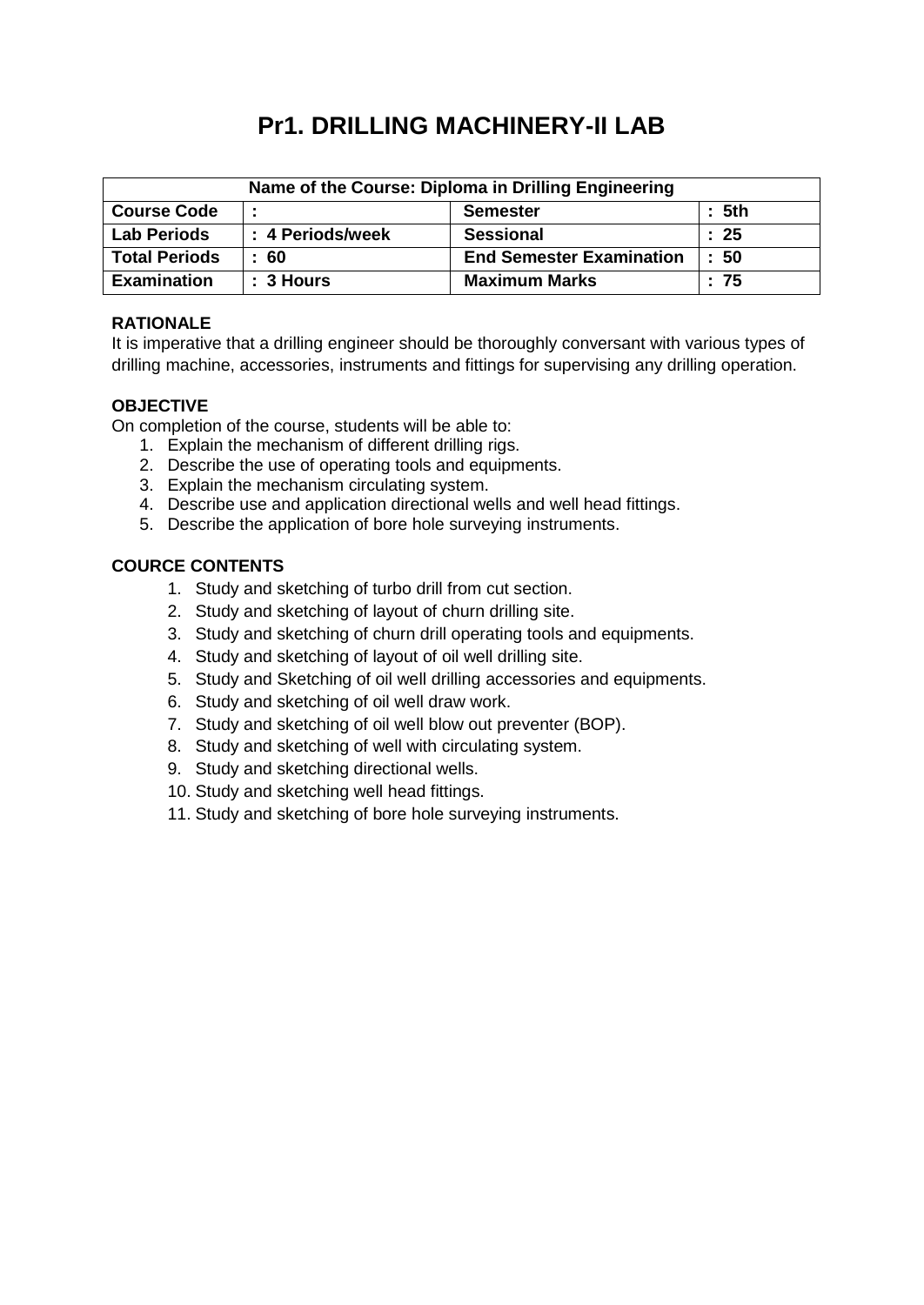# **Pr2. ENGINEERING GEOLOGY-III LAB**

| Name of the Course: Diploma in Drilling Engineering        |                  |                                 |                 |  |
|------------------------------------------------------------|------------------|---------------------------------|-----------------|--|
| <b>Course Code</b><br>: 5 <sup>th</sup><br><b>Semester</b> |                  |                                 |                 |  |
| <b>Lab Periods</b>                                         | : 6 Periods/week | <b>Sessional</b>                | $\therefore$ 25 |  |
| <b>Total Periods</b>                                       | $\pm 90$         | <b>End Semester Examination</b> | : 50            |  |
| <b>Examination</b>                                         | $: 3$ Hours      | <b>Maximum Marks</b>            | :75             |  |

#### **RATIONALE**

In majority of the cases, materials that need to be drilled in order to reach the hidden treasure are rocks and minerals. It is, therefore, essential to have the basic knowledge of identification of common rocks for drilling engineers.

#### **OBJECTIVE**

On completion of this semester, student will have an outline about the various structures found underneath the earth surface, measure the dip and strike of the rock strata, interpret the borehole data. The student will have a complete idea about the interior of the earth surface and the origin.

# **COURCE CONTENTS**

- 1. Interpretation of structural maps for litho-studies of engineering sites.
- 2. Geological interpretation of borehole data.
- 3. Measurement of dip and strike of strata.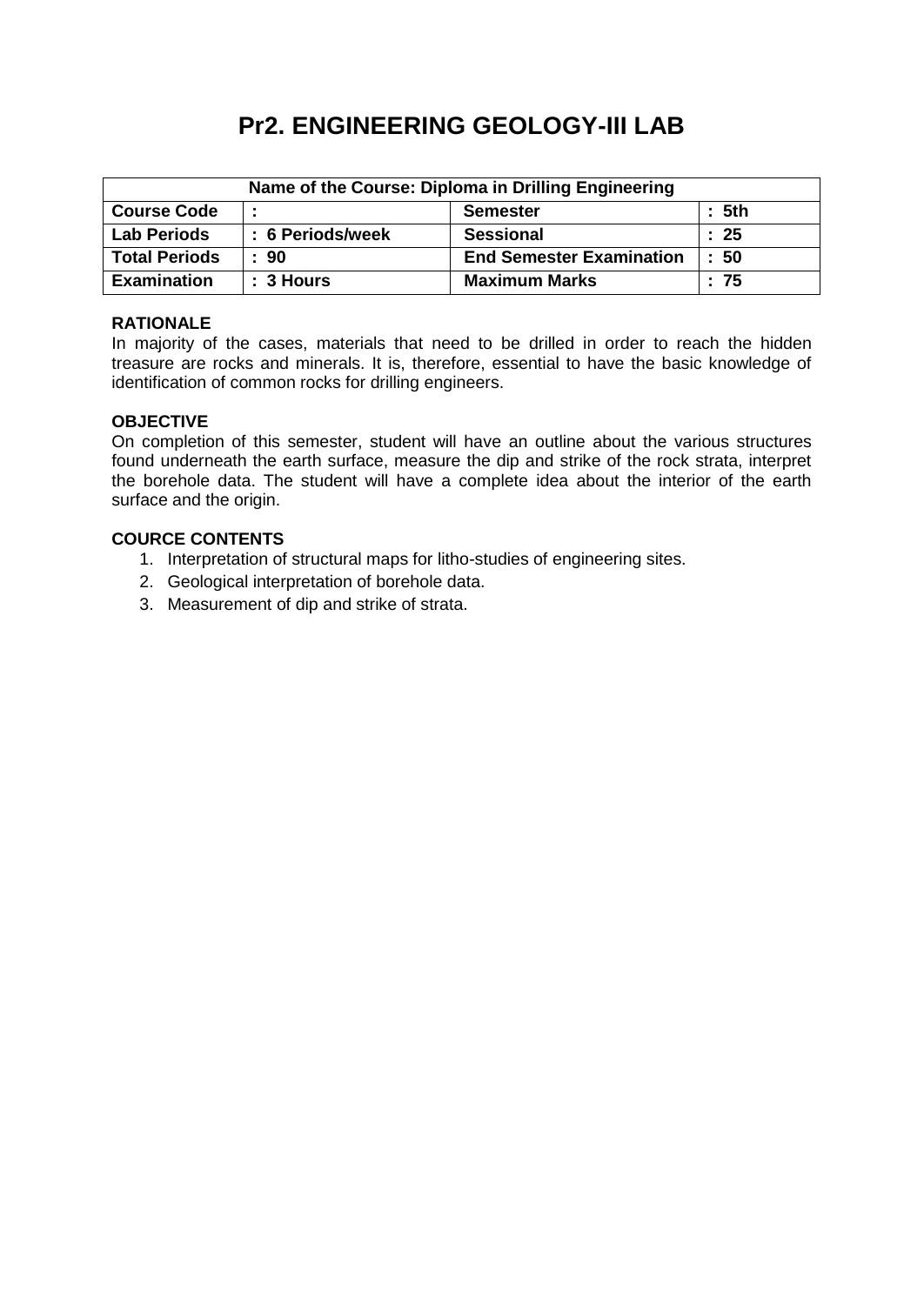# **Pr3. MUD & CEMENT TECHNOLOGY LAB**

| Name of the Course: Diploma in Drilling Engineering |                  |                                 |           |  |
|-----------------------------------------------------|------------------|---------------------------------|-----------|--|
| <b>Course Code</b><br>: 5th<br><b>Semester</b>      |                  |                                 |           |  |
| <b>Lab Periods</b>                                  | : 4 Periods/week | <b>Sessional</b>                | $\div$ 25 |  |
| <b>Total Periods</b>                                | : 60             | <b>End Semester Examination</b> | : 50      |  |
| <b>Examination</b>                                  | $: 3$ Hours      | <b>Maximum Marks</b>            | :75       |  |

# **RATIONALE**

For efficient drilling proper requirement of additives is essential. Mud & Cement Technology Lab hence the drilling engineers to provide all relevant information regarding properties of well drilling fluid, mud pumps and cementation.

# **OBJECTIVE**

The concept of the paper is to provide information relating to properties of well drilling fluid, circulating pumps and cementation, which an operating engineer or an operations man needs in his everyday work for progress of drilling efficiently. On completion of the paper, students will be able to assess the deficiently of mud and cement and suggest proper requirements for better score of drilling.

# **COURCE CONTENTS**

- 1. Study and sketching of Simplex, Duplex, and Triplex reciprocating pumps.
- 2. Study and sketching of Centrifugal pump.
- 3. Determination of specific gravity, viscosity, gel strength, filtration loss, sand content and pH value of drilling fluid/mud.
- 4. Study and sketching of cementing units and cement mixer from cut section.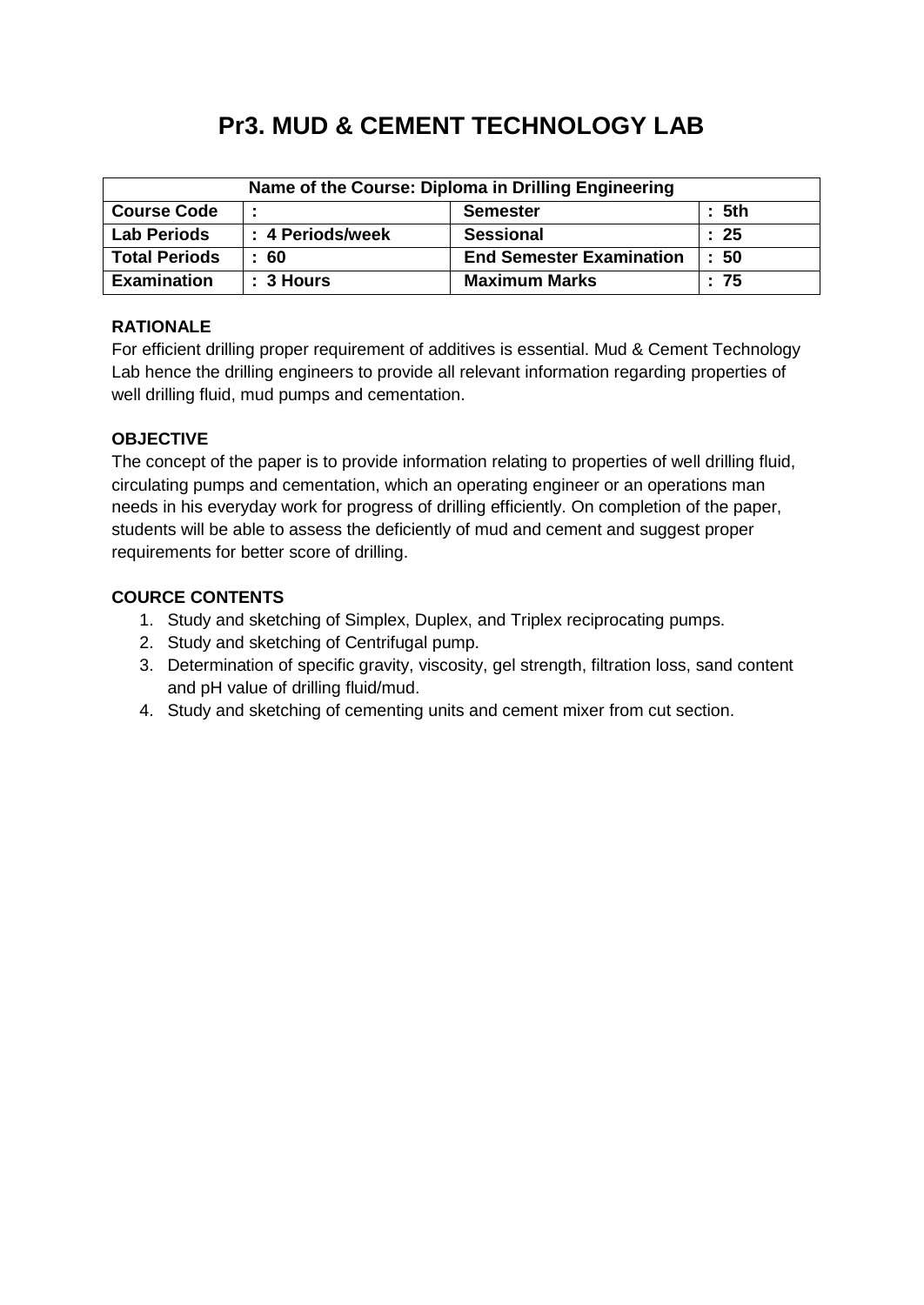# **Pr4. PROJECT PHASE - I**

| Name of the Course: Diploma in Drilling Engineering |                 |                                 |                |  |
|-----------------------------------------------------|-----------------|---------------------------------|----------------|--|
| : 5th<br><b>Course Code</b><br><b>Semester</b>      |                 |                                 |                |  |
| <b>Lab Periods</b>                                  | : 4 Period/week | <b>Sessional</b>                | : 25           |  |
| <b>Total Periods</b>                                | :60             | <b>End Semester Examination</b> | $\mathbb{R}^n$ |  |
| <b>Examination</b>                                  | $\blacksquare$  | <b>Maximum Marks</b>            | : 25           |  |

#### **RATIONALE**

Students' Project Work aims at developing innovative skills in the students whereby they apply the knowledge and skills gained through the course covered in many subjects and Labs, by undertaking a project. The prime emphasis of the project work is to understand and apply the basic knowledge of the principles of Drilling Engineering practices in real life situations, so as to participate and manage large Drilling Engineering projects in future. *Entire Project shall spread over 5th and 6th Semester*. Part of the Project covered in 5th Semester shall be named as *Project Phase-I* and balance portion to be covered in 6<sup>th</sup> Semester shall be named as *Project Phase-II*.

#### **OBJECTIVES**

After undergoing the Project Work, the student will be able to:

- 1. Implement the theoretical and practical knowledge and skills gained through various subjects/courses into an application suitable for a real life working environment, preferably in an industrial environment.
- 2. Develop working models or applications and implement these for the actual needs of the community/industry.
- 3. Explain the working of industrial environment and its work ethics.
- 4. Explain what entrepreneurship is and how to become an entrepreneur.
- 5. Identify and contrast gap between the technological knowledge acquired through curriculum and the actual industrial need and to compensate it by acquiring additional knowledge as required.
- 6. Carry out cooperative learning through synchronous guided discussions within the class in key areas, asynchronous document sharing and discussions, as well as prepare collaborative edition of the final project report.

#### **GENERAL GUIDELINES**

The individual students have different aptitudes and strengths and also areas of interest. Project work, therefore, should match the strengths and interest of the students. For this purpose, students should be asked to identify the type of project work, they would like to execute. The activity of problem identification should begin well in advance (right from beginning of  $5<sup>th</sup>$  semester). Students should be allotted a problem of interest to him/her as a project work. It is also essential that the faculty of the respective department may have a brainstorming session to identify suitable project assignments for their students. The project assignment can be individual assignment or a group assignment. Preferably there should not be more than 5 students, if the project work is given to a group. The project work identified in collaboration with industry should be preferred.

A suggestive criterion for assessing student performance by the external (preferably person from industry) and internal (teacher) examiner is given in table below: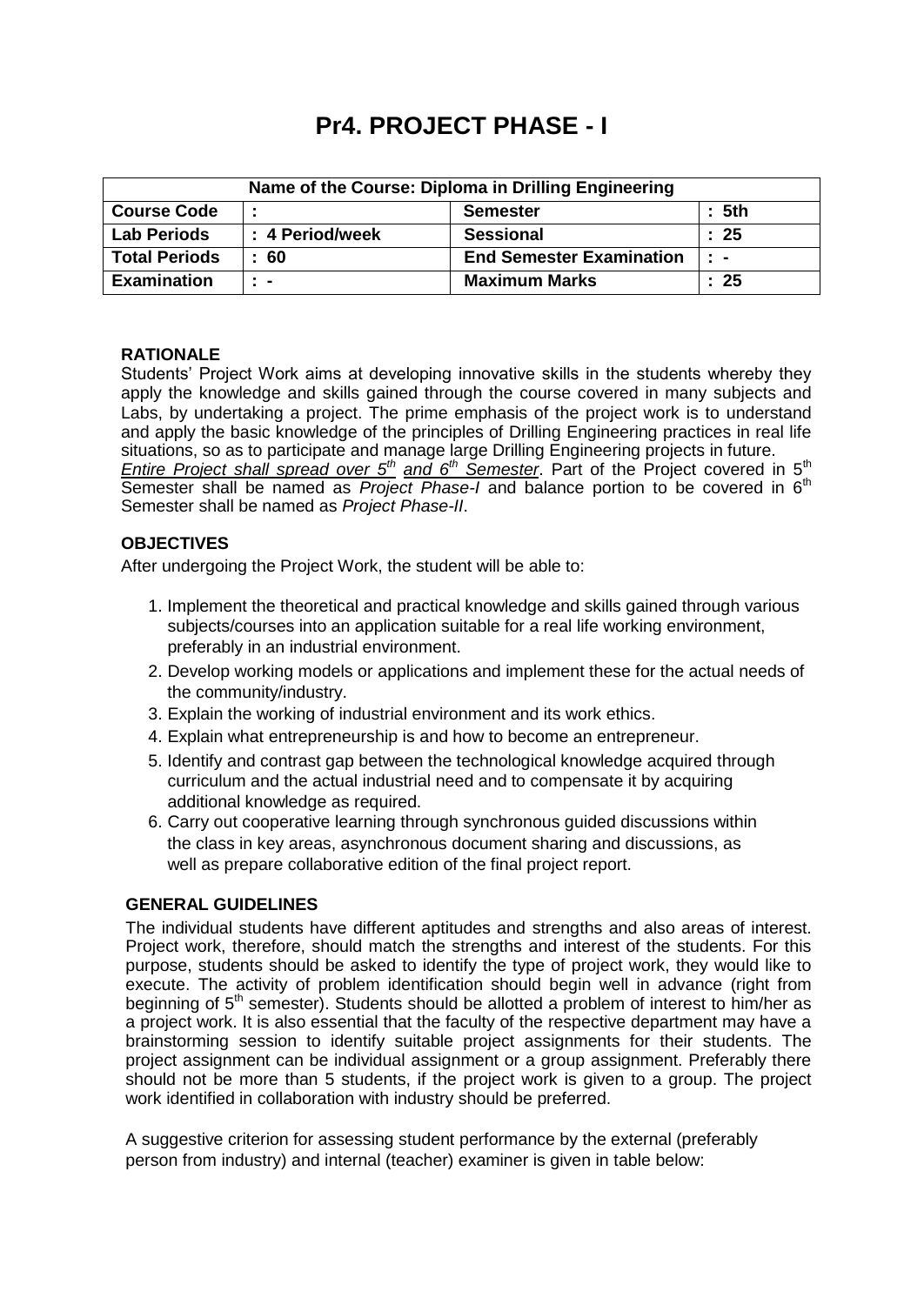| SI. No.       | <b>Performance Criteria</b>              |
|---------------|------------------------------------------|
|               |                                          |
|               | Selection of project assignment          |
|               | Planning and execution of considerations |
| $rac{2}{3}$ . | Quality of performance                   |
|               | Providing solution of the problems or    |
|               | production of final product              |
| 5.            | Sense of responsibility                  |
| 6.            | Self expression/communication/           |
|               | <b>Presentation skills</b>               |
|               | Interpersonal skills/human relations     |
| 8.            | <b>Report writing skills</b>             |
|               | ∕iva voce                                |

The teachers are free to evolve other criteria of assessment, depending upon the type of project work.

It is proposed that the institute may organize an annual exhibition of the project work done by the students and invite leading Industrial organizations to such an exhibition.

#### **PROJECT PHASE-I AND PHASE-II**

The Project Work duration shall cover two semesters ( $5<sup>th</sup>$  and  $6<sup>th</sup>$  sem). The Grouping of students, selection of Project, assignment of Project Guide to the Group shall be done in the beginning of  $5<sup>th</sup>$  semester under Project Phase-I. The students may be allowed to study literature, any existing system and then define the problem/objective of the Project. Preliminary work up to design of the system have to be complete in Phase-I. Execution of work may begin in Phase-I depending on the Project. Project Milestones are to be set so that progress can be tracked. In Phase-II execution of work and documentation has to be complete. Project Report has to be prepared and complete in Phase-II. All Project reports should be organized uniformly in proper order, irrespective of group. Teacher, Guides can make suitable alteration in the components of task and schedule.

At the end of Project Phase-I in  $5<sup>th</sup>$  Semester there shall be one presentation by each group to mark to progress and also judge whether the Project is moving in right direction as per the objective of the Project.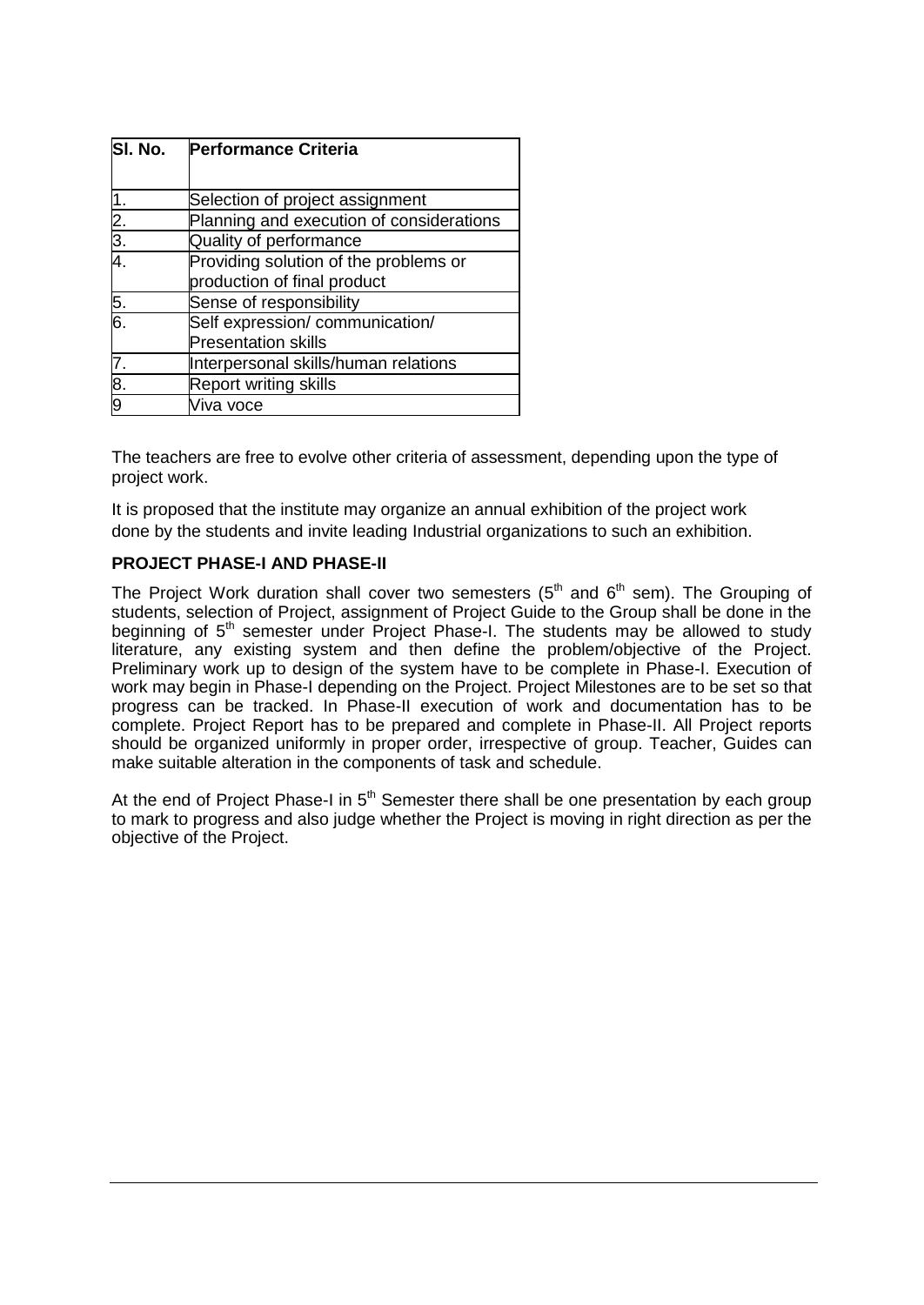# **Equipment list**

# **Drilling Machinery-II Lab**

| <b>Serial</b><br><b>No</b> | <b>Item</b>                                                                                                                                                      | Quantity         |
|----------------------------|------------------------------------------------------------------------------------------------------------------------------------------------------------------|------------------|
| 1.                         | Turbo drill                                                                                                                                                      | 01 No.           |
| $\overline{2}$ .           | Cut section Turbo drill                                                                                                                                          | 01 No.           |
| $\overline{3}$ .           | Cable Tool Churn Drill Jar                                                                                                                                       | 01 No.           |
| 4.                         | Churn Drill Stem                                                                                                                                                 | 01 No.           |
| 5.                         | Bits- Regular pattern bit, Churn star bit,<br>Spudding bit                                                                                                       | 01 No. each      |
| 6.                         | Rope Saver                                                                                                                                                       | 01 No.           |
| 7.                         | Bailers- Dirt Valve Bailer, Flat bottom<br>bailer, Sand pump                                                                                                     | 01 No. each      |
| 8.                         | Cut section of Bailers- Dirt Valve Bailer,<br>Flat bottom bailer, Sand pump                                                                                      | 01 No. each      |
| 9.                         | <b>Drive Clamp</b>                                                                                                                                               |                  |
| 10.                        | <b>Drive Head</b>                                                                                                                                                | 01 No.           |
| 11.                        | <b>Drive Shoe</b>                                                                                                                                                | 01 No.           |
| 12.                        | Casing elevator                                                                                                                                                  | 01 No.           |
| 13.                        | <b>Babcock socket</b>                                                                                                                                            | 01 No.           |
| 14.                        | Fishing jar                                                                                                                                                      | 01 No.           |
| 15.                        | Full circle slip socket                                                                                                                                          | 01 No.           |
| 16.                        | <b>Friction socket</b>                                                                                                                                           | 01 No.           |
| 17.                        | <b>Combination socket</b>                                                                                                                                        | 01 No.           |
| 18.                        | Latch Jack                                                                                                                                                       | 01 No.           |
| 19.                        | <b>Tool Wrench</b>                                                                                                                                               | 01 No.           |
| 20.                        | <b>Swivel Wrench</b>                                                                                                                                             | 01 No.           |
| 21.                        | Model of Oil Well Drill Site                                                                                                                                     | 01 No.           |
| 22.                        | <b>Kelly Assembly</b>                                                                                                                                            | 01 No.           |
| 23.                        | <b>Drill Pipe</b>                                                                                                                                                | 01 No.           |
| 24.                        | <b>Tool Joint</b>                                                                                                                                                | 01 No.           |
| 25.                        | <b>Drill Collar</b>                                                                                                                                              |                  |
| 26.                        | Drag bit, Fish tail bit, Fourway bit, Cut<br>section of rolling cutter bit, PCD bit, Zublin<br>Simplex bit, Zublin differential bit                              | 01 No. each type |
| 27.                        | Oil well core barrel with diamond cutter<br>head                                                                                                                 | 01 No.           |
| 28.                        | Smith hole opener                                                                                                                                                | 01 No.           |
| 29.                        | Cut section of swivel                                                                                                                                            | 01 No.           |
| 30.                        | Elevator                                                                                                                                                         | 01 No.           |
| 31.                        | Rotary table slip                                                                                                                                                | 01 No.           |
| $\overline{32}$ .          | Weight indicator                                                                                                                                                 | 01 No.           |
| 33.                        | Working Model of rotary table                                                                                                                                    | 01 No.           |
| 34.                        | Badger jet bit, Spudding bit, Knuckle joint,<br>Spiral stabiliser, Button stabiliser, Drill<br>bed stabiliser, Two cutter hole opener,<br>Non magnetic pop joint | 01 No. each type |
| 35.                        | Working model of rotary table mechanism                                                                                                                          | 01 No.           |
| 36.                        | Cut section of rotary table                                                                                                                                      | 01 No.           |
| 37.                        | Working model of top drive system                                                                                                                                | 01 No.           |
| 38.                        | Cut section of top drive                                                                                                                                         | 01 No.           |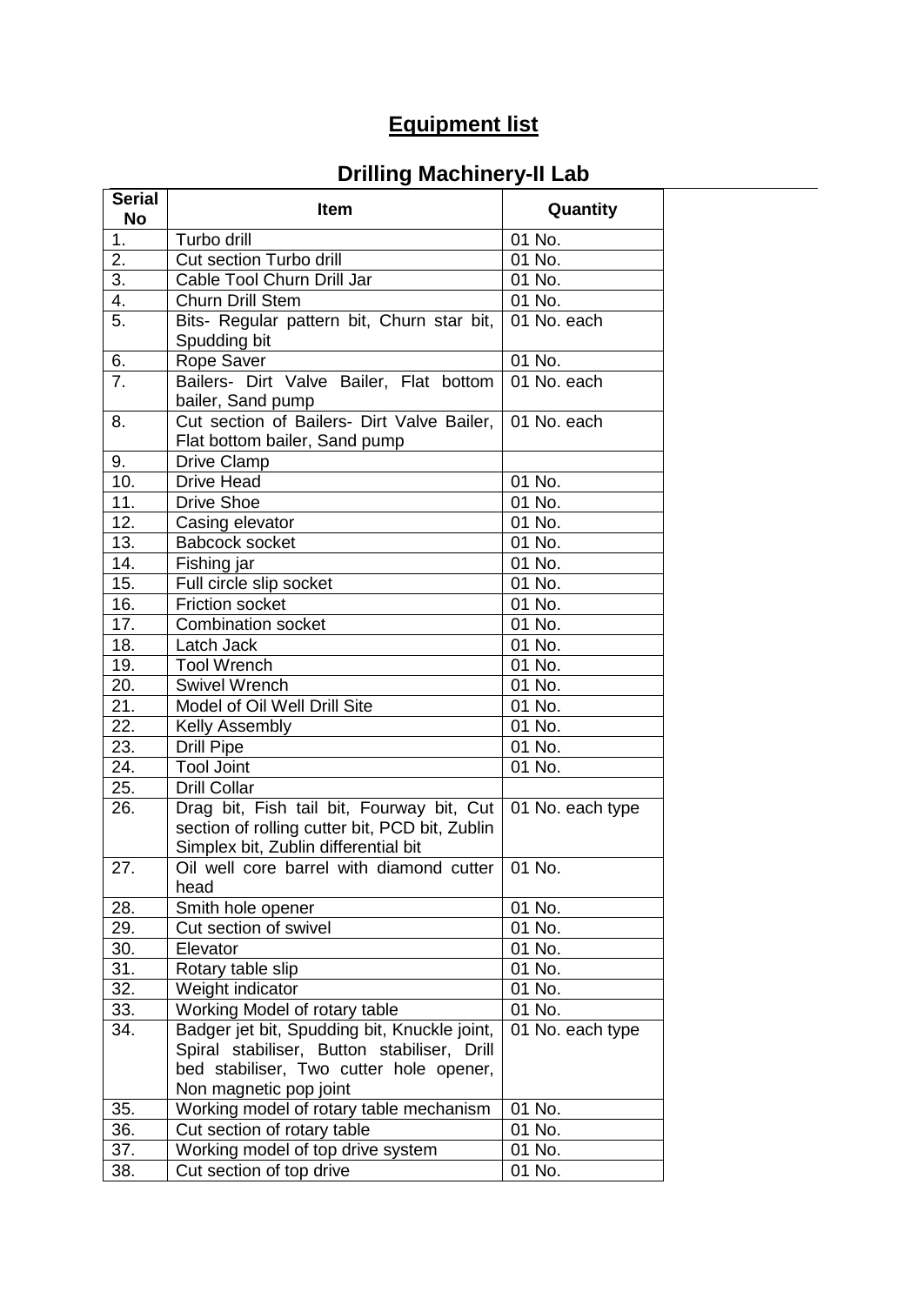| 39. | Working model of Draw work hoisting<br>system                                                                                                                                                                                                                                                    | 01 No.           |
|-----|--------------------------------------------------------------------------------------------------------------------------------------------------------------------------------------------------------------------------------------------------------------------------------------------------|------------------|
| 40. | Cut section of BOP- Both Ram type &<br>Annular type                                                                                                                                                                                                                                              | 01 No.           |
| 41. | Cut model of BOP control system                                                                                                                                                                                                                                                                  | 01 No.           |
| 42. | Cut Section of Duplex slush pump                                                                                                                                                                                                                                                                 | 01 No.           |
| 43. | Model of Directional hole                                                                                                                                                                                                                                                                        | 01 No.           |
| 44. | Well head for Oil well.                                                                                                                                                                                                                                                                          | 01 No.           |
| 45. | Bore hole surveying equipments- Single<br>shot instrument, Multi shot instrument,<br>Clinometer, Topuri drill hole surveying<br>instruments, Photographic angle reading<br>Gyroscopic multi<br>shot<br>device,<br>instruments, Mass compass, Measuring<br>while drilling NWD tools with software | 01 No. each type |

# **Engineering Geology Lab**

| <b>Serial</b><br><b>No</b> | <b>Item</b>                                 | <b>Specification</b>                                                                                                                                                                                                                                                                                                                                                                                                                                                                                                                                                                                                                                                                                                                                                                            | Quantity                                |
|----------------------------|---------------------------------------------|-------------------------------------------------------------------------------------------------------------------------------------------------------------------------------------------------------------------------------------------------------------------------------------------------------------------------------------------------------------------------------------------------------------------------------------------------------------------------------------------------------------------------------------------------------------------------------------------------------------------------------------------------------------------------------------------------------------------------------------------------------------------------------------------------|-----------------------------------------|
| 1.                         | Common Rock<br>forming Mineral<br>samples   | Common Rock forming mineral samples along<br>with sample trey and primary information about<br>the mineral                                                                                                                                                                                                                                                                                                                                                                                                                                                                                                                                                                                                                                                                                      | 50 Nos. of different<br>mineral samples |
| 2.                         | Common<br>Ore<br>forming Mineral<br>samples | Common Ore forming mineral samples along<br>with sample trey and primary information about<br>the mineral                                                                                                                                                                                                                                                                                                                                                                                                                                                                                                                                                                                                                                                                                       | 50 Nos. of different<br>mineral samples |
| 3.                         | <b>Hardness Box</b>                         | Mho's hardness box with all 9 minerals.                                                                                                                                                                                                                                                                                                                                                                                                                                                                                                                                                                                                                                                                                                                                                         | 30 Nos.                                 |
| 4.                         | Streak plate                                | Standard size for laboratory use                                                                                                                                                                                                                                                                                                                                                                                                                                                                                                                                                                                                                                                                                                                                                                | 50 Nos.                                 |
| 5.                         | <b>Brunton</b><br>Compas                    | Specifications include a compass bubble level,<br>clinometer level, sighting mirror with lubber line<br>and sighting hole, induction dampened needle,<br>and adjustable sighting points.<br>The vertical angle clinometer scale featuring 1<br>degree increments with a range of 90 degrees<br>or 100% grade scale with an accuracy of 1/2<br>degree.                                                                                                                                                                                                                                                                                                                                                                                                                                           | 15 Nos.                                 |
| 6.                         | Polarising<br>microscope                    | Head: Monocular Inclinable Body with Built in<br>Sliding Bertrand Lens & Polarizer. Focusing:<br>Graduated<br>Separate<br>Coarse<br>Fine<br>&<br>knobs.Nosepiece: Quadruple revolving<br>with<br>positive cantering & click stops. Illumination:<br>Mirror & Tungsten Lamp.Objectives:<br><b>SEMI</b><br><b>PLAN</b><br>P4x<br>P10x,<br><b>P40x</b><br>Spring<br>Loaded. Eyepieces: WF 10x, 15x with Cross &<br>10x with Micrometer. Stage: 130mm Graduated<br>Rotatable Stage 360 Degree in steps of 5<br>Degree.Compensator: Mica: 1/4th Wavelength,<br>Gypsum: Full Wavelength, Condenser: NA 1.25<br>Movable with rotating Graduated Polarizer.<br>Microscope should be included with Bertrand<br>Lens & Analyzer, Objectives: Semi Plan P4x,<br>P10x, P40x, Eyepiece WF10x, 15x Cross, 10x | 02 Nos.                                 |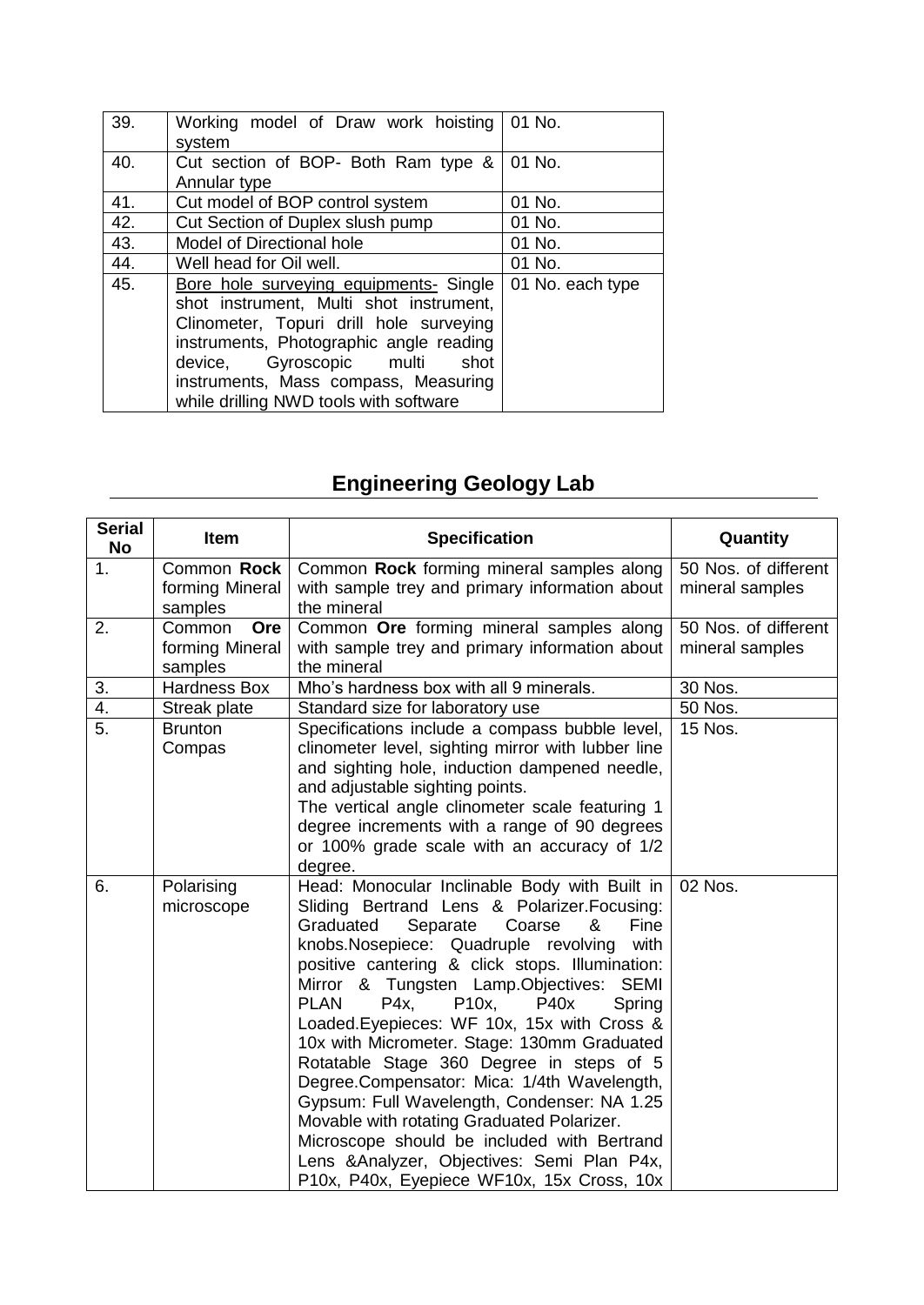|                |                    | Micro, Gypsum/Mica retarding Plates, Mirror<br>Attachment, Tungsten Lamp 15W 110v/240v,<br>Blue Filter, Cleaning Cloth, Dust Cover,<br>Instruction manual, Carrying case |                      |
|----------------|--------------------|--------------------------------------------------------------------------------------------------------------------------------------------------------------------------|----------------------|
| 7 <sub>1</sub> | Thin section of    | Thin section of the different minerals should                                                                                                                            | 50 Nos. of different |
|                | common<br>minerals | perfectly mounted in slide with cover slip.                                                                                                                              | minerals             |
| 8.             | Thin section of    | Thin section of the different minerals should                                                                                                                            | 50 Nos. of different |
|                | common rocks       | perfectly mounted in slide with cover slip.                                                                                                                              | rocks                |
| 9.             | Igneous rocks      | Common Igneous Rocks in hand specimen                                                                                                                                    | 30 Nos. of different |
|                | in<br>hand         | along with specimen trey and<br>primary                                                                                                                                  | Igneous rock         |
|                | specimen           | information about the rock specimen                                                                                                                                      | specimen             |
| 10.            | Sedimentary        | <b>Sedimentary Rocks</b><br>Common<br>hand<br>in                                                                                                                         | 30 Nos. of different |
|                | rocks in hand      | specimen along with specimen trey and primary                                                                                                                            | Igneous rock         |
|                | specimen           | information about the rock specimen                                                                                                                                      | specimen             |
| 11.            | <b>Metamorphic</b> | <b>Metamorphic Rocks</b> in<br>hand<br>Common                                                                                                                            | 30 Nos. of different |
|                | rocks in hand      | specimen along with specimen trey and primary                                                                                                                            | Igneous rock         |
|                | specimen           | information about the rock specimen                                                                                                                                      | specimen             |

# **Mud & Cement Technology Lab**

| <b>Serial</b><br><b>No</b> | Item                                                               | Quantity     |
|----------------------------|--------------------------------------------------------------------|--------------|
| 01                         | Alkalinity test kit                                                | 02 Nos.      |
| 02                         | Beaker- 1000ml, 500ml, 100ml, 50ml                                 | 10 Nos. each |
|                            |                                                                    | type         |
| 03                         | Calcimeter                                                         | 03Nos.       |
| 04                         | Cement compressive strength tester                                 | 01No.        |
| 05                         | Cement consistometer                                               | 01No.        |
| 06                         | <b>Cement Permeameter</b>                                          | 01No.        |
| 07                         | Cement plug set                                                    | 01 No.       |
| 08                         | Cement slurry testing kit                                          | 02 Nos.      |
| 09                         | Cementing centralizer                                              | 01 No.       |
| 10                         | Conical flask- 100ml, 250ml, 500ml                                 | 10 Nos. each |
|                            |                                                                    | type         |
| 11                         | Cut model of Centrifugal Pumps- Diffuser type, Multistage diffuser | 01 No. each  |
|                            | type                                                               | type         |
| 12                         | Cut model of Reciprocating Pumps- Simplex double acting pump,      | 01 No. each  |
|                            | Duplex double acting pump, Triplex pump                            | type         |
| 13                         | Cut section of cement guide shoe                                   | 01 No.       |
| 14                         | Cut section of Degasser                                            | 01 No.       |
| 15                         | Cut section of Float collar                                        | 01 No.       |
| 16                         | Cut section of Float shoe                                          | 01 No.       |
| 17                         | Cut section of RTTS Packer                                         | 01 No.       |
| 18                         | Cut section of Squeeze Packer                                      | 01 No.       |
| 19                         | Cut section of Well head cementing equipment                       | 01 No.       |
| 20                         | Desander                                                           | 01 No.       |
| 21                         | <b>Desilter</b>                                                    | 01 No.       |
| 22                         | <b>Differential sticking Tester</b>                                | 02 Nos.      |
| 23                         | Electrical stability tester                                        | 03 Nos.      |